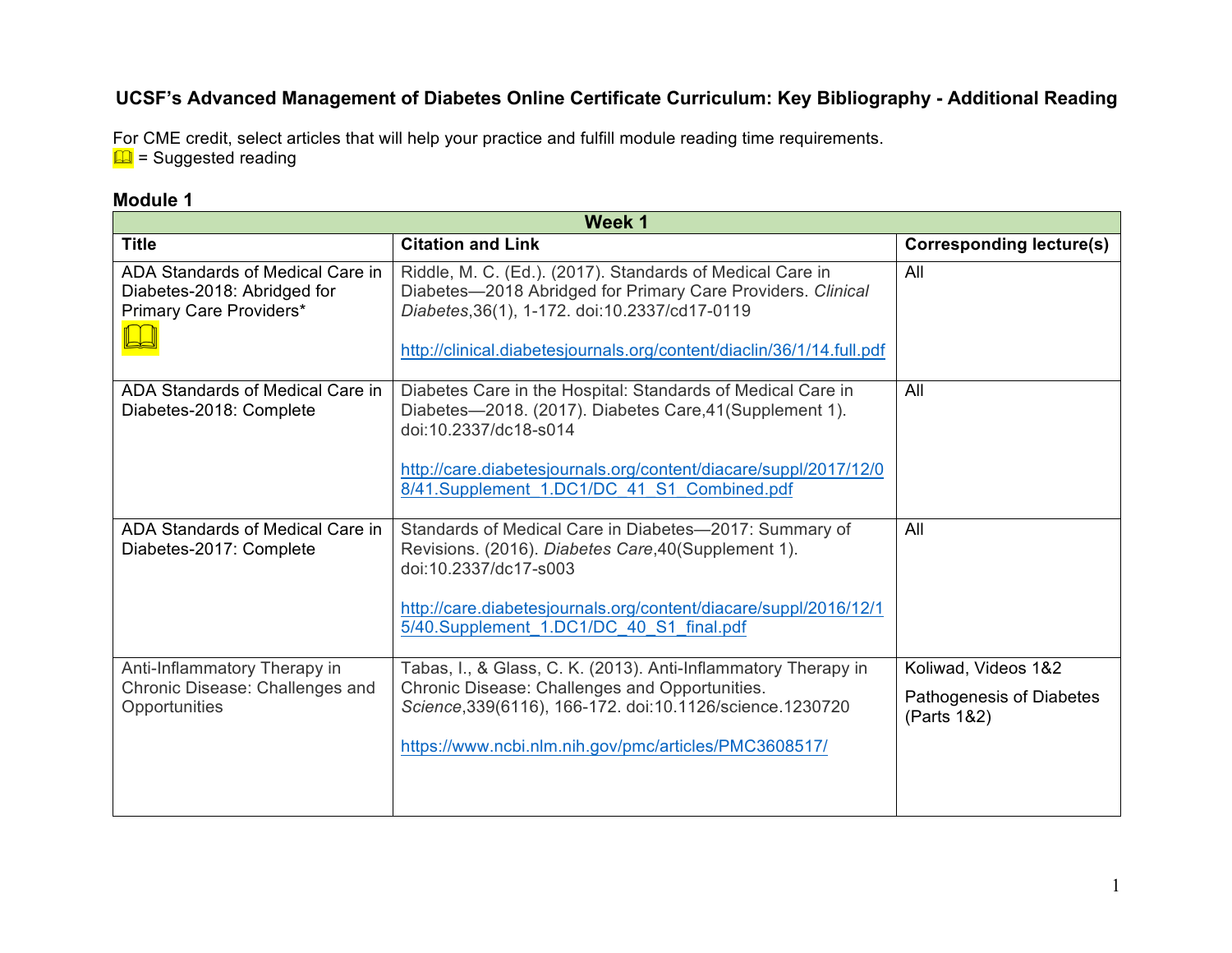| From the Triumvirate to the<br>Ominous Octet: A New Paradigm<br>for the Treatment of Type 2<br><b>Diabetes Mellitus</b><br>Primary care-led weight | Defronzo, R. A. (2009). From the Triumvirate to the Ominous<br>Octet: A New Paradigm for the Treatment of Type 2 Diabetes<br>Mellitus. Diabetes, 58(4), 773-795. doi:10.2337/db09-9028<br>http://diabetes.diabetesjournals.org/content/58/4/773<br>Lean, M. E., Leslie, W. S., Barnes, A. C., Brosnahan, N., Thom,                | Koliwad, Videos 1&2<br>Pathogenesis of Diabetes<br>(Parts 1&2)<br>Koliwad, Videos 1&2 |
|----------------------------------------------------------------------------------------------------------------------------------------------------|-----------------------------------------------------------------------------------------------------------------------------------------------------------------------------------------------------------------------------------------------------------------------------------------------------------------------------------|---------------------------------------------------------------------------------------|
| management for remission of type<br>2 diabetes (DiRECT): an open-<br>label, cluster-randomised trial                                               | G., Mccombie, L., Taylor, R. (2018). Primary care-led weight<br>management for remission of type 2 diabetes (DiRECT): an<br>open-label, cluster-randomised trial. The Lancet, 391(10120),<br>541-551. doi:10.1016/s0140-6736(17)33102-1<br>http://www.thelancet.com/journals/lancet/article/PIIS0140-<br>6736(17)33102-1/fulltext | Pathogenesis of Diabetes<br>(Parts 1&2)                                               |
| Novel subgroups of adult-onset<br>diabetes and their association with<br>outcomes: a data-driven cluster<br>analysis of six variables              | Ahlqvist, E. et al (in press)<br>Available online:<br>http://www.thelancet.com/pdfs/journals/landia/PIIS2213-<br>8587(18)30051-2.pdf                                                                                                                                                                                              | Masharani, Video 4<br>Different Types of<br><b>Diabetes</b>                           |
| <b>Changes in Diabetes-Related</b><br>Complications in the United<br>States, 1990-2010                                                             | Gregg, E. W., Li, Y., Wang, J., Burrows, N. R., Ali, M. K., Rolka,<br>D., Geiss, L. (2014). Changes in Diabetes-Related<br>Complications in the United States, 1990-2010. New England<br>Journal of Medicine, 370(16), 1514-1523.<br>doi:10.1056/nejmoa1310799<br>http://www.nejm.org/doi/full/10.1056/NEJMoa1310799              | Rushakoff, Video 6<br>Possible Short and Long-<br>term Complications                  |
| Intensive Diabetes Treatment and<br>Cardiovascular Disease in<br>Patients with Type 1 Diabetes<br>(DCCT/EDIC)                                      | Intensive Diabetes Treatment and Cardiovascular Disease in<br>Patients with Type 1 Diabetes. (2005). New England Journal of<br>Medicine, 353(25), 2643-2653. doi:10.1056/nejmoa052187<br>http://www.nejm.org/doi/full/10.1056/NEJMoa052187                                                                                        | Rushakoff, Video 7<br><b>Landmark Diabetes</b><br><b>Studies</b>                      |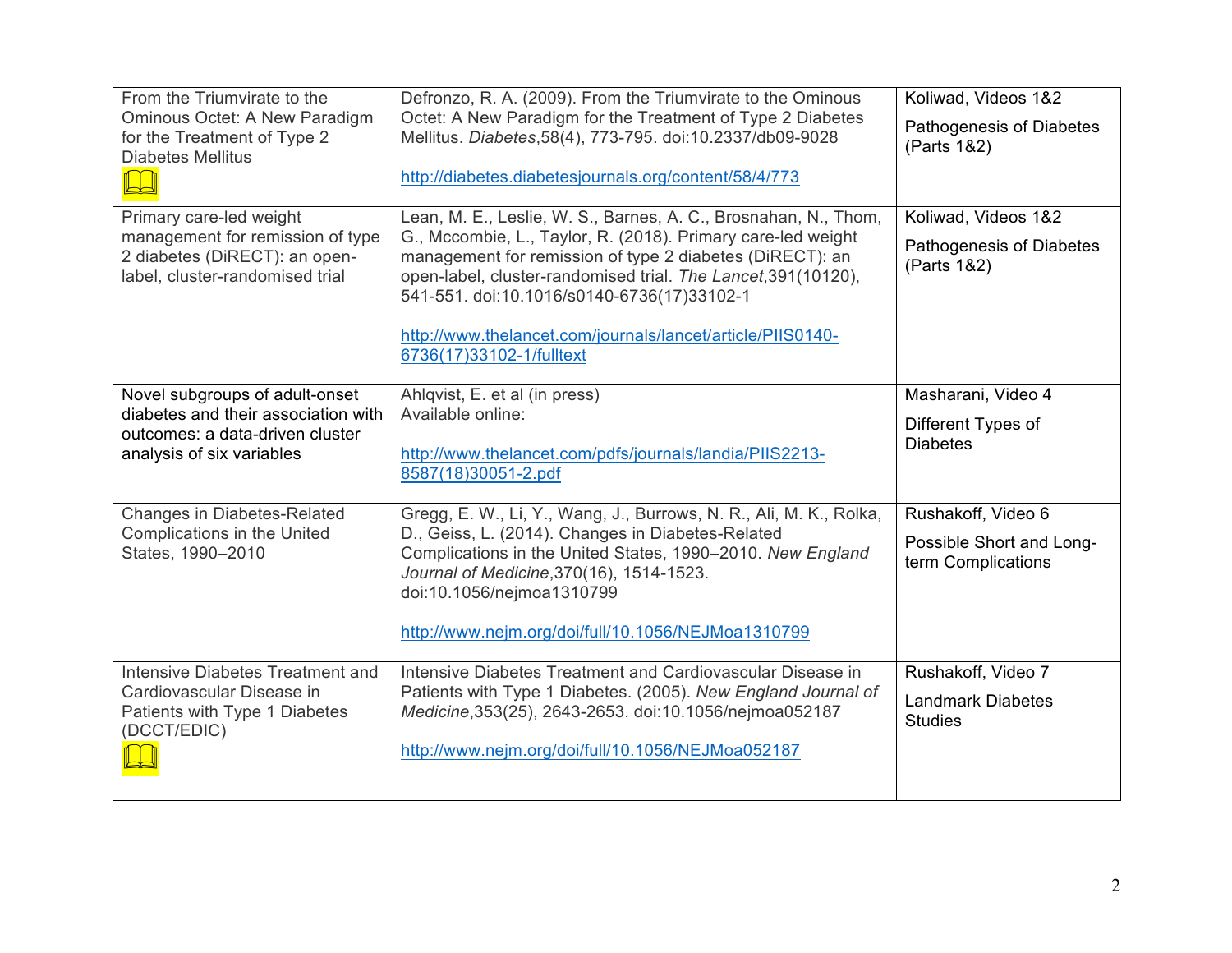| 10-Year Follow-up of Intensive<br>Glucose Control in Type 2<br>Diabetes (UKPDS post-trial)                                                                                                                                           | Holman, R. R., Paul, S. K., Bethel, M. A., Matthews, D. R., &<br>Neil, H. A. (2008). 10-Year Follow-up of Intensive Glucose<br>Control in Type 2 Diabetes. New England Journal of<br>Medicine, 359(15), 1577-1589. doi:10.1056/nejmoa0806470<br>http://www.nejm.org/doi/full/10.1056/NEJMoa0806470                                                                                                      | Rushakoff, Video 7<br><b>Landmark Diabetes</b><br><b>Studies</b> |
|--------------------------------------------------------------------------------------------------------------------------------------------------------------------------------------------------------------------------------------|---------------------------------------------------------------------------------------------------------------------------------------------------------------------------------------------------------------------------------------------------------------------------------------------------------------------------------------------------------------------------------------------------------|------------------------------------------------------------------|
| Impact of Visit-to-Visit Glycemic<br>Variability on the Risks of<br>Macrovascular and Microvascular<br>Events and All-Cause Mortality in<br>Type 2 Diabetes: The ADVANCE<br>Trial                                                    | Hirakawa, Y., Arima, H., Zoungas, S., Ninomiya, T., Cooper, M.,<br>Hamet, P., Chalmers, J. (2014). Impact of Visit-to-Visit Glycemic<br>Variability on the Risks of Macrovascular and Microvascular<br>Events and All-Cause Mortality in Type 2 Diabetes: The<br>ADVANCE Trial. Diabetes Care, 37(8), 2359-2365.<br>doi:10.2337/dc14-0199<br>doi.org/10.2337/dc14-0199                                  | Rushakoff, Video 7<br><b>Landmark Diabetes</b><br><b>Studies</b> |
| Characteristics Associated with<br>Decreased or Increased Mortality<br><b>Risk From Glycemic Therapy</b><br>Among Patients With Type 2<br>Diabetes and High Cardiovascular<br>Risk: Machine Learning Analysis<br>of the ACCORD Trial | Basu, S., Raghavan, S., Wexler, D. J., & Berkowitz, S. A.<br>(2017). Characteristics Associated with Decreased or Increased<br>Mortality Risk From Glycemic Therapy Among Patients With<br>Type 2 Diabetes and High Cardiovascular Risk: Machine<br>Learning Analysis of the ACCORD Trial. Diabetes Care, 41(3),<br>604-612. doi:10.2337/dc17-2252<br>http://care.diabetesjournals.org/content/41/3/604 | Rushakoff, Video 7<br><b>Landmark Diabetes</b><br><b>Studies</b> |
| Long-term follow-up of intensive<br>glycaemic control on renal<br>outcomes in the Veterans Affairs<br>Diabetes Trial (VADT).                                                                                                         | Agrawal, L., Azad, N., Bahn, G. D., Ge, L., Reaven, P. D.,<br>Hayward, R. A., Emanuele, N. V. (2017). Long-term follow-up of<br>intensive glycaemic control on renal outcomes in the Veterans<br>Affairs Diabetes Trial (VADT). Diabetologia, 61(2), 295-299.<br>doi:10.1007/s00125-017-4473-2<br>https://link.springer.com/article/10.1007/s00125-017-4473-2                                           | Rushakoff, Video 7<br><b>Landmark Diabetes</b><br><b>Studies</b> |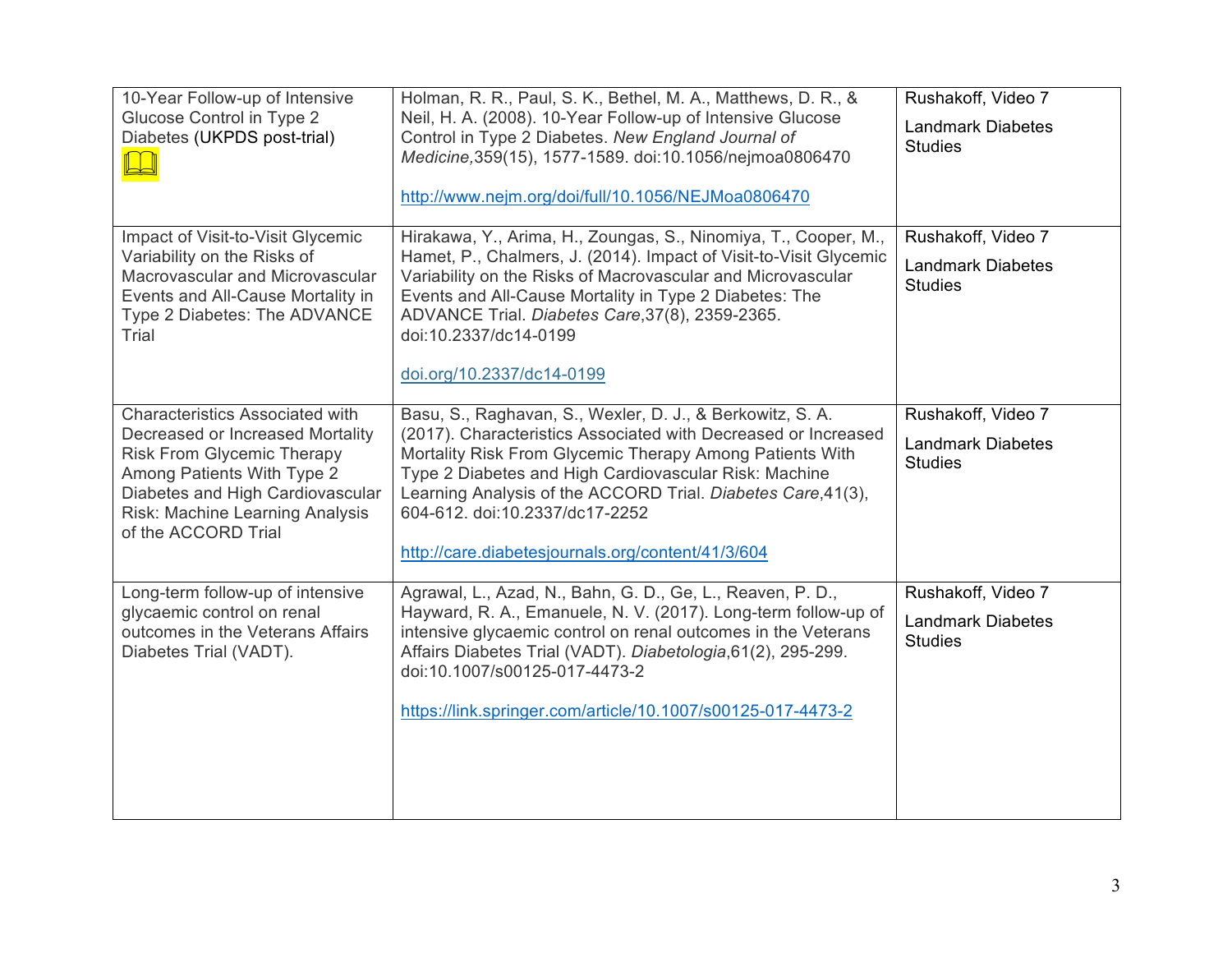| 2017 KDIGO Clinical Practice<br>Guideline Update for the<br>Diagnosis, Evaluation, Prevention,<br>and Treatment of Chronic Kidney<br><b>Disease</b>                                                                      | Isakova, T., Nickolas, T. L., Denburg, M., Yarlagadda, S.,<br>Weiner, D. E., Gutiérrez, O. M., Kramer, H. (2017). KDOQI US<br>Commentary on the 2017 KDIGO Clinical Practice Guideline<br>Update for the Diagnosis, Evaluation, Prevention, and<br>Treatment of Chronic Kidney Disease-Mineral and Bone<br>Disorder (CKD-MBD). American Journal of Kidney<br>Diseases, 70(6), 737-751. doi:10.1053/j.ajkd.2017.07.01<br>https://www.ncbi.nlm.nih.gov/pubmed/28941764 | Rushakoff, Video 8<br><b>Diabetes Complications</b><br>(Part 1) |
|--------------------------------------------------------------------------------------------------------------------------------------------------------------------------------------------------------------------------|----------------------------------------------------------------------------------------------------------------------------------------------------------------------------------------------------------------------------------------------------------------------------------------------------------------------------------------------------------------------------------------------------------------------------------------------------------------------|-----------------------------------------------------------------|
| CKD as an Underrecognized<br><b>Threat to Patient Safety</b>                                                                                                                                                             | Fink, J. C., Brown, J., Hsu, V. D., Seliger, S. L., Walker, L., &<br>Zhan, M. (2009). CKD as an Underrecognized Threat to Patient<br>Safety. American Journal of Kidney Diseases, 53(4), 681-688.<br>doi:10.1053/j.ajkd.2008.12.016<br>https://www.ncbi.nlm.nih.gov/pmc/articles/PMC3710448/                                                                                                                                                                         | Rushakoff, Video 8<br><b>Diabetes Complications</b><br>(Part 1) |
| The progress in understanding<br>and treatment of diabetic<br>retinopathy                                                                                                                                                | Stitt, A. W., Curtis, T. M., Chen, M., Medina, R. J., Mckay, G. J.,<br>Jenkins, A., Lois, N. (2016). The progress in understanding and<br>treatment of diabetic retinopathy. Progress in Retinal and Eye<br>Research, 51, 156-186. doi:10.1016/j.preteyeres. 2015.08.001<br>https://www.sciencedirect.com/science/article/pii/S13509462150<br>0066X                                                                                                                  | Rushakoff, Video 8<br><b>Diabetes Complications</b><br>(Part 1) |
| The management of diabetic foot:<br>A clinical practice guideline by the<br>Society for Vascular Surgery in<br>collaboration with the American<br>Podiatric Medical Association and<br>the Society for Vascular Medicine | Hingorani, A., LaMuraglia, G. M., Henke, P., Meissner, M. H.,<br>Loretz, L., Zinszer, K. M., Murad, M. H. (2016). The<br>management of diabetic foot: A clinical practice guideline by the<br>Society for Vascular Surgery in collaboration with the American<br>Podiatric Medical Association and the Society for Vascular<br>Medicine. J Vasc Surg, 63(2 Suppl), 3S-21S.<br>doi:10.1016/j.jvs.2015.10.003<br>https://www.ncbi.nlm.nih.gov/pubmed/26804367          | Rushakoff, Video 8<br><b>Diabetes Complications</b><br>(Part 1) |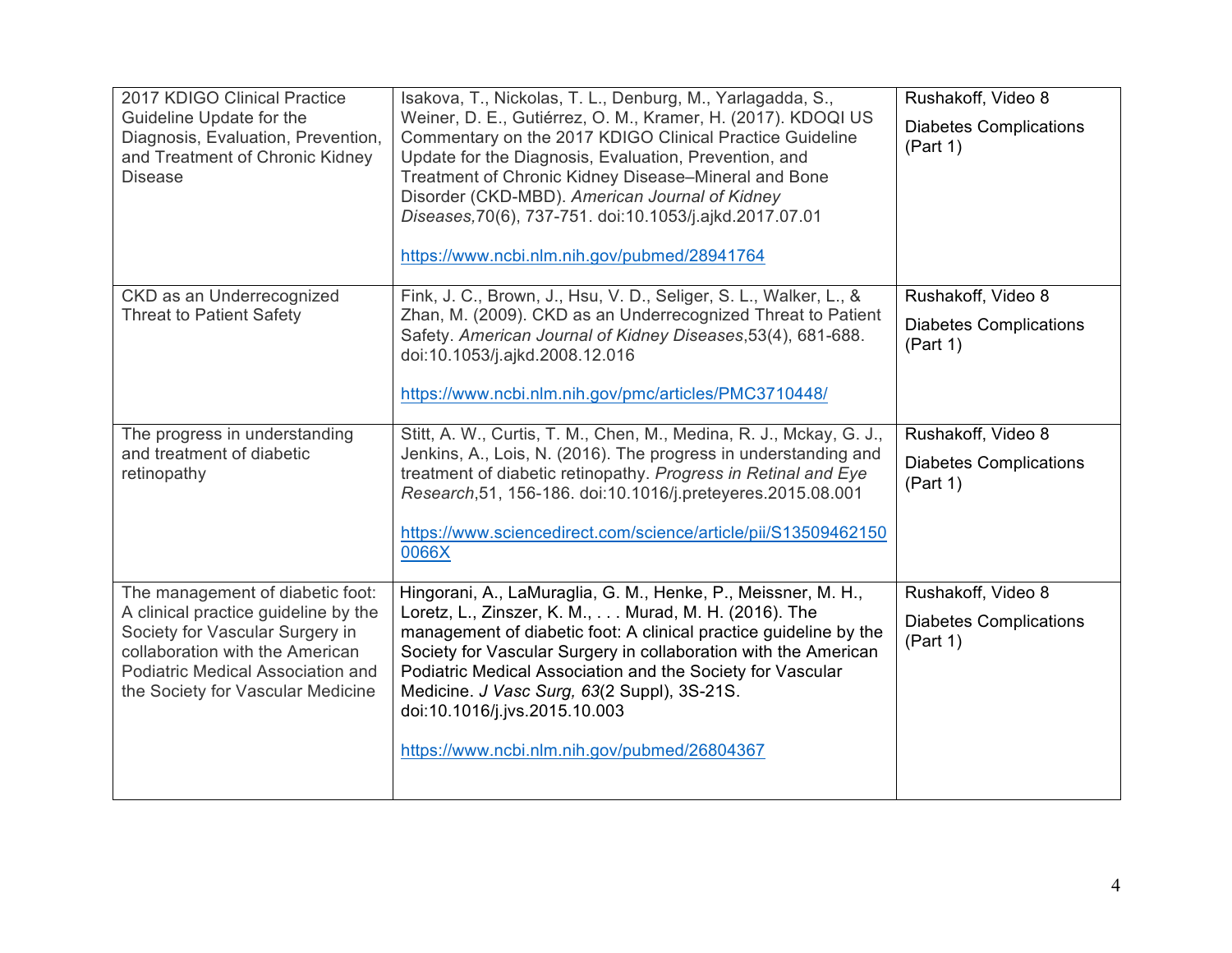| Nerve decompression and<br>neuropathy complications in<br>diabetes: Are attitudes discordant<br>with evidence?<br>Mortality from Coronary Heart                                      | Nickerson, D. S. (2017). Nerve decompression and neuropathy<br>complications in diabetes: Are attitudes discordant with<br>evidence? Diabetic Foot & Ankle, 8(1), 1367209.<br>doi:10.1080/2000625x.2017.1367209<br>https://www.ncbi.nlm.nih.gov/pmc/articles/PMC5613909/<br>Haffner, S. M., Lehto, S., Rönnemaa, T., Pyörälä, K., & Laakso,                                                                             | Rushakoff, Video 8<br><b>Diabetes Complications</b><br>(Part 1)<br>Rushakoff, Video 8 |
|--------------------------------------------------------------------------------------------------------------------------------------------------------------------------------------|-------------------------------------------------------------------------------------------------------------------------------------------------------------------------------------------------------------------------------------------------------------------------------------------------------------------------------------------------------------------------------------------------------------------------|---------------------------------------------------------------------------------------|
| Disease in Subjects with Type 2<br>Diabetes and in Nondiabetic<br>Subjects with and without Prior<br>Myocardial Infarction                                                           | M. (1998). Mortality from Coronary Heart Disease in Subjects<br>with Type 2 Diabetes and in Nondiabetic Subjects with and<br>without Prior Myocardial Infarction. New England Journal of<br>Medicine, 339(4), 229-234. doi:10.1056/nejm199807233390404<br>http://www.nejm.org/doi/full/10.1056/NEJM199807233390404                                                                                                      | <b>Diabetes Complications</b><br>(Part 1)                                             |
|                                                                                                                                                                                      | <b>Week 2</b>                                                                                                                                                                                                                                                                                                                                                                                                           |                                                                                       |
| Position of the Academy of<br>Nutrition and Dietetics: Use of<br><b>Nutritive and Nonnutritive</b><br><b>Sweeteners</b>                                                              | Fitch, C., & Keim, K. S. (2012). Position of the Academy of<br>Nutrition and Dietetics: Use of Nutritive and Nonnutritive<br>Sweeteners. Journal of the Academy of Nutrition and<br>Dietetics, 112(5), 739-758. doi:10.1016/j.jand.2012.03.009<br>https://www.ncbi.nlm.nih.gov/pubmed/22709780                                                                                                                          | Shafer, Video 11<br><b>Nutrition and Diabetes:</b><br><b>Beyond the Basics</b>        |
| <b>Nonnutritive Sweeteners: Current</b><br>Use and Health Perspectives: A<br>Scientific Statement From the<br>American Heart Association and<br>the American Diabetes<br>Association | Gardner, C., Wylie-Rosett, J., Gidding, S. S., Steffen, L. M.,<br>Johnson, R. K., Reader, D., & Lichtenstein, A. H. (2012).<br>Nonnutritive Sweeteners: Current Use and Health Perspectives:<br>A Scientific Statement From the American Heart Association<br>and the American Diabetes Association. Circulation, 126(4), 509-<br>519. doi:10.1161/cir.0b013e31825c42ee<br>https://www.ncbi.nlm.nih.gov/pubmed/22777177 | Shafer, Video 11<br><b>Nutrition and Diabetes:</b><br><b>Beyond the Basics</b>        |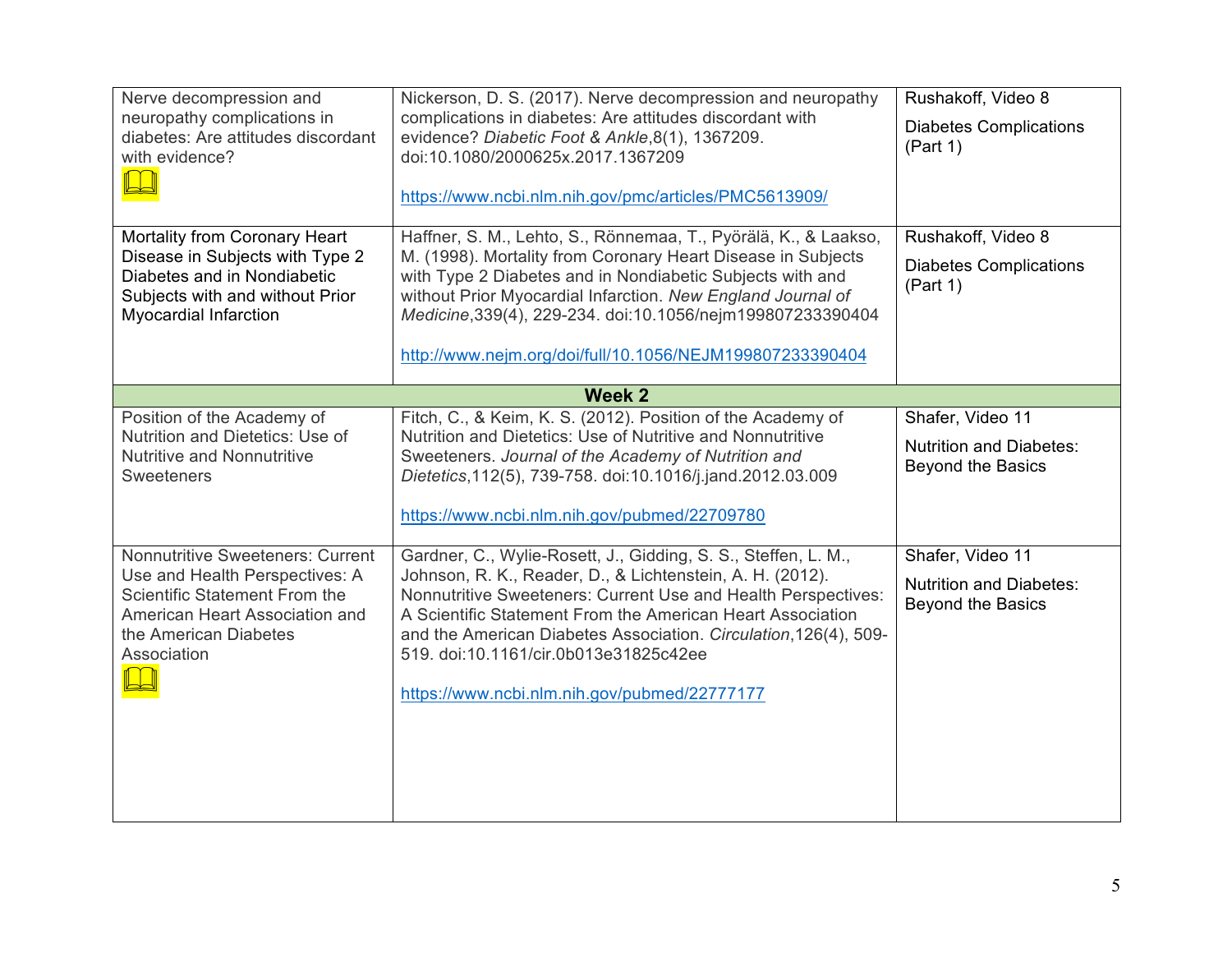| Postprandial Walking is Better for<br>Lowering the Glycemic Effect of<br>Dinner than Pre-Dinner Exercise<br>in Type 2 Diabetic Individuals       | Colberg, S. R., Zarrabi, L., Bennington, L., Nakave, A., Somma,<br>C. T., Swain, D. P., & Sechrist, S. R. (2009). Postprandial<br>Walking is Better for Lowering the Glycemic Effect of Dinner<br>than Pre-Dinner Exercise in Type 2 Diabetic Individuals. Journal<br>of the American Medical Directors Association, 10(6), 394-397.<br>doi:10.1016/j.jamda.2009.03.015<br>https://www.ncbi.nlm.nih.gov/pubmed/19560716 | Colberg, Video 12<br>Exercise Basics, Benefits,<br>and Recommendations |
|--------------------------------------------------------------------------------------------------------------------------------------------------|-------------------------------------------------------------------------------------------------------------------------------------------------------------------------------------------------------------------------------------------------------------------------------------------------------------------------------------------------------------------------------------------------------------------------|------------------------------------------------------------------------|
| Physical Inactivity and Obesity<br>Underlie the Insulin Resistance of<br>Aging                                                                   | Amati, F., Dube, J. J., Coen, P. M., Stefanovic-Racic, M.,<br>Toledo, F. G., & Goodpaster, B. H. (2009). Physical Inactivity<br>and Obesity Underlie the Insulin Resistance of Aging. Diabetes<br>Care, 32(8), 1547-1549. doi:10.2337/dc09-0267                                                                                                                                                                         | Colberg, Video 12<br>Exercise Basics, Benefits,<br>and Recommendations |
|                                                                                                                                                  | https://www.ncbi.nlm.nih.gov/pubmed/19401446                                                                                                                                                                                                                                                                                                                                                                            |                                                                        |
| Physical Activity Advice Only or<br><b>Structured Exercise Training and</b><br>Association With HbA1c Levels in<br>Type 2 Diabetes.              | Umpierre, D. (2011). Physical Activity Advice Only or Structured<br>Exercise Training and Association With HbA1cLevels in Type 2<br>Diabetes. Jama, 305(17), 1790. doi:10.1001/jama.2011.576<br>https://www.ncbi.nlm.nih.gov/pubmed/21540423                                                                                                                                                                            | Colberg, Video 12<br>Exercise Basics, Benefits,<br>and Recommendations |
| Benefits for Type 2 Diabetes of<br>Interrupting Prolonged Sitting With<br>Brief Bouts of Light Walking or<br><b>Simple Resistance Activities</b> | Dempsey, P. C., Larsen, R. N., Sethi, P., Sacre, J. W.,<br>Straznicky, N. E., Cohen, N. D. Dunstan, D. W. (2016). Benefits<br>for Type 2 Diabetes of Interrupting Prolonged Sitting With Brief<br>Bouts of Light Walking or Simple Resistance Activities. Diabetes<br>Care, 39(6), 964-972. doi: 10.2337/dc15-2336<br>https://www.ncbi.nlm.nih.gov/pubmed/27208318                                                      | Colberg, Video 12<br>Exercise Basics, Benefits,<br>and Recommendations |
| Physical Activity/Exercise and<br>Diabetes: A Position Statement of<br>the American Diabetes<br>Association.                                     | Colberg, S. R., Sigal, R. J., Yardley, J. E., Riddell, M. C.,<br>Dunstan, D. W., Dempsey, P. C., Tate, D. F. (2016). Physical<br>Activity/Exercise and Diabetes: A Position Statement of the<br>American Diabetes Association. Diabetes Care, 39(11), 2065-<br>2079. doi:10.2337/dc16-1728<br>https://www.ncbi.nlm.nih.gov/pubmed/27926890                                                                              | Colberg, Video 13<br>Prescribing Exercise for<br>People with Type 2    |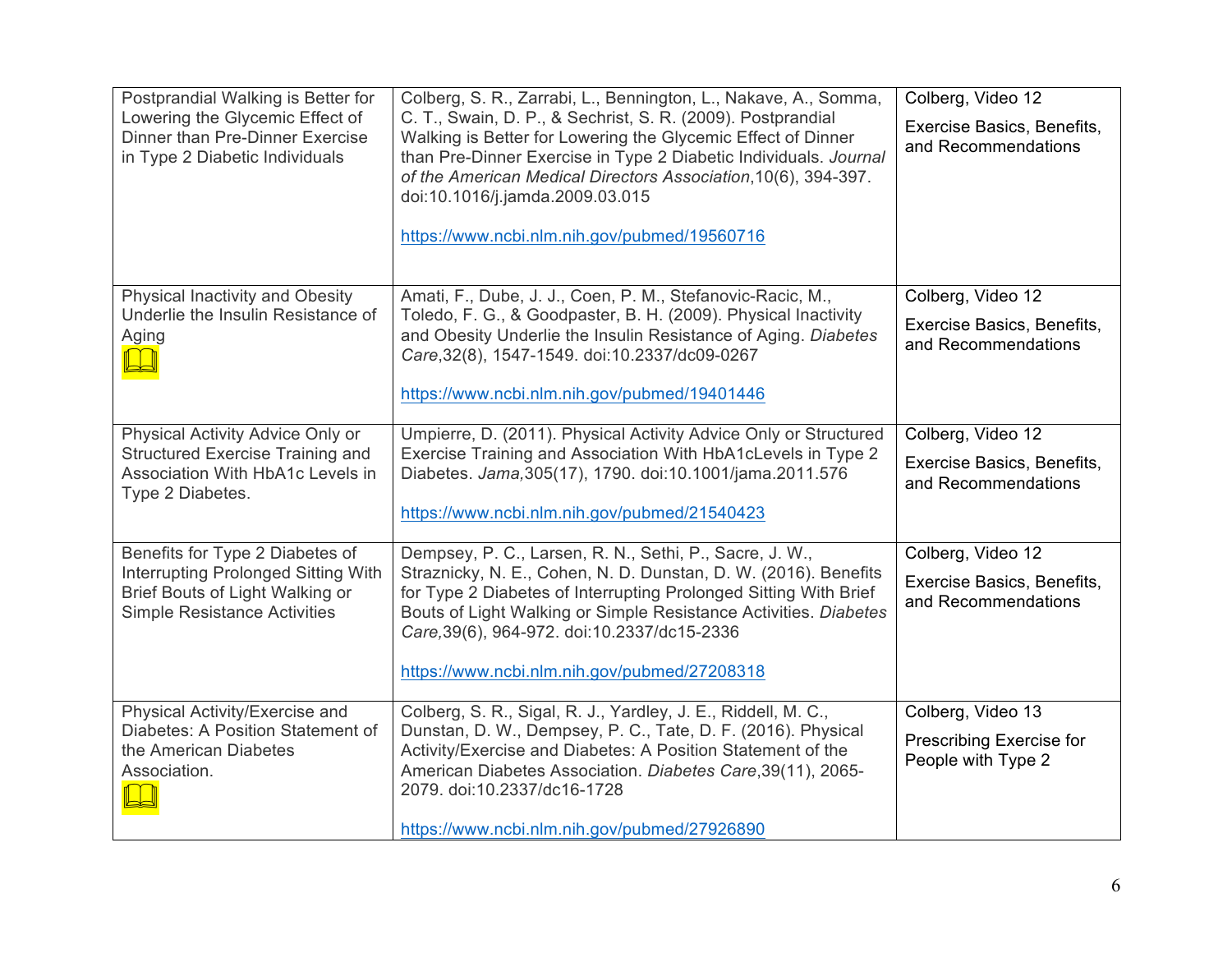| If DSME Were a Pill, Would You                                                                                      | Powers, M. A. (2017). If DSME Were a Pill, Would You                                                                                                                                                          | Garnero, Video 14                             |
|---------------------------------------------------------------------------------------------------------------------|---------------------------------------------------------------------------------------------------------------------------------------------------------------------------------------------------------------|-----------------------------------------------|
| Prescribe It?                                                                                                       | Prescribe It? Diabetes Spectrum, 30(1), 51-57.<br>doi:10.2337/ds16-0078                                                                                                                                       | <b>Giving Your Patient Every</b><br>Advantage |
|                                                                                                                     | https://www.ncbi.nlm.nih.gov/pubmed/28270715                                                                                                                                                                  |                                               |
| 2017 National Standards for                                                                                         | Beck, J., Greenwood, D. A., Blanton, L., Bollinger, S. T.,                                                                                                                                                    | Garnero, Video 14                             |
| Diabetes Self-Management<br>Education and Support.                                                                  | Butcher, M. K., Condon, J. E., Wang, J. (2017). 2017 National<br>Standards for Diabetes Self-Management Education and<br>Support. Diabetes Care, 40(10), 1409-1419. doi:10.2337/dci17-<br>0025                | <b>Giving Your Patient Every</b><br>Advantage |
|                                                                                                                     | http://care.diabetesjournals.org/content/diacare/early/2017/07/2<br>6/dci17-0025.full.pdf                                                                                                                     |                                               |
| Providing Lifelong Education and                                                                                    | Wahowiak, L. (2017). Providing Lifelong Education and Support:                                                                                                                                                | Garnero, Video 14                             |
| Support: Updates in the 2017<br><b>National Standards for Diabetes</b><br>Self-Management Education and<br>Support. | Updates in the 2017 National Standards for Diabetes Self-<br>Management Education and Support. Diabetes Spectrum, 30(4),<br>298-300. doi:10.2337/ds17-0060                                                    | <b>Giving Your Patient Every</b><br>Advantage |
|                                                                                                                     | http://spectrum.diabetesjournals.org/content/30/4/298                                                                                                                                                         |                                               |
|                                                                                                                     | Week 3                                                                                                                                                                                                        |                                               |
| <b>Glycemic Control for Patients With</b>                                                                           | Rodríguez-Gutiérrez, R., & Montori, V. M. (2016). Glycemic                                                                                                                                                    | Kroon, Video 15                               |
| Type 2 Diabetes Mellitus: Our<br>Evolving Faith in the Face of<br>Evidence                                          | Control for Patients With Type 2 Diabetes Mellitus: Our Evolving<br>Faith in the Face of Evidence. Circulation: Cardiovascular<br>Quality and Outcomes, 9(5), 504-512.<br>doi:10.1161/circoutcomes.116.002901 | Type 2 Pharmacotherapy                        |
|                                                                                                                     | https://www.ncbi.nlm.nih.gov/pubmed/27553599                                                                                                                                                                  |                                               |
| Metformin in Patients With Type 2                                                                                   | Inzucchi, S. E., Lipska, K. J., Mayo, H., Bailey, C. J., & Mcguire,                                                                                                                                           | Kroon, Video 15                               |
| Diabetes and Kidney Disease.                                                                                        | D. K. (2014). Metformin in Patients With Type 2 Diabetes and<br>Kidney Disease. Jama, 312(24), 2668.<br>doi:10.1001/jama.2014.15298                                                                           | Type 2 Pharmacotherapy                        |
|                                                                                                                     | https://www.ncbi.nlm.nih.gov/pubmed/25536258                                                                                                                                                                  |                                               |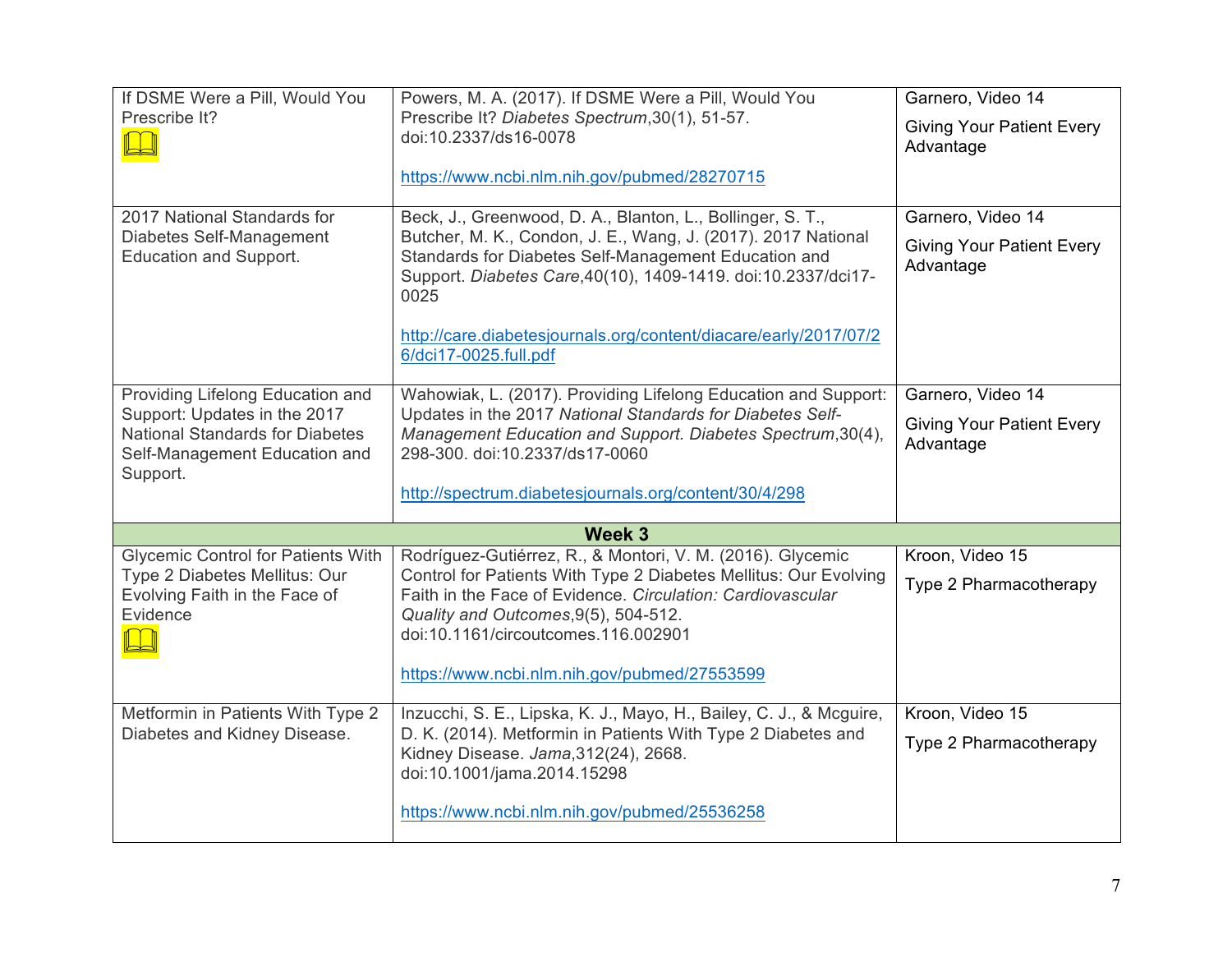| <b>Canagliflozin Slows Progression</b><br>of Renal Function Decline<br>Independently of Glycemic Effects                          | Heerspink, H. J., Desai, M., Jardine, M., Balis, D., Meininger,<br>G., & Perkovic, V. (2016). Canagliflozin Slows Progression of<br>Renal Function Decline Independently of Glycemic Effects.<br>Journal of the American Society of Nephrology, 28(1), 368-375.<br>doi:10.1681/asn.2016030278<br>http://jasn.asnjournals.org/content/early/2016/08/18/ASN.20160<br>30278.abstract | Kroon, Video 15<br>Type 2 Pharmacotherapy |
|-----------------------------------------------------------------------------------------------------------------------------------|-----------------------------------------------------------------------------------------------------------------------------------------------------------------------------------------------------------------------------------------------------------------------------------------------------------------------------------------------------------------------------------|-------------------------------------------|
| Euglycemic Diabetic Ketoacidosis:<br>A Predictable, Detectable, and<br>Preventable Safety Concern With<br><b>SGLT2 Inhibitors</b> | Rosenstock, J., & Ferrannini, E. (2015). Euglycemic Diabetic<br>Ketoacidosis: A Predictable, Detectable, and Preventable Safety<br>Concern With SGLT2 Inhibitors. Diabetes Care, 38(9), 1638-<br>1642. doi:10.2337/dc15-1380<br>https://www.ncbi.nlm.nih.gov/pubmed/26294774                                                                                                      | Kroon, Video 17<br>Type 2 Pharmacotherapy |
| Empagliflozin, Cardiovascular<br>Outcomes, and Mortality in Type 2<br><b>Diabetes</b>                                             | Zinman, B., Wanner, C., Lachin, J. M., Fitchett, D., Bluhmki, E.,<br>Hantel, S., Inzucchi, S. E. (2015). Empagliflozin, Cardiovascular<br>Outcomes, and Mortality in Type 2 Diabetes. New England<br>Journal of Medicine, 373(22), 2117-2128.<br>doi:10.1056/nejmoa1504720<br>http://www.nejm.org/doi/full/10.1056/NEJMoa1504720                                                  | Kroon, Video 17<br>Type 2 Pharmacotherapy |
| Liraglutide and Cardiovascular<br>Outcomes in Type 2 Diabetes                                                                     | Marso, S. P., Daniels, G. H., Brown-Frandsen, K., Kristensen,<br>P., Mann, J. F., Nauck, M. A., Buse, J. B. (2016). Liraglutide and<br>Cardiovascular Outcomes in Type 2 Diabetes. New England<br>Journal of Medicine, 375(4), 311-322.<br>doi:10.1056/nejmoa1603827<br>http://www.nejm.org/doi/full/10.1056/NEJMoa1603827                                                        | Kroon, Video 17<br>Type 2 Pharmacotherapy |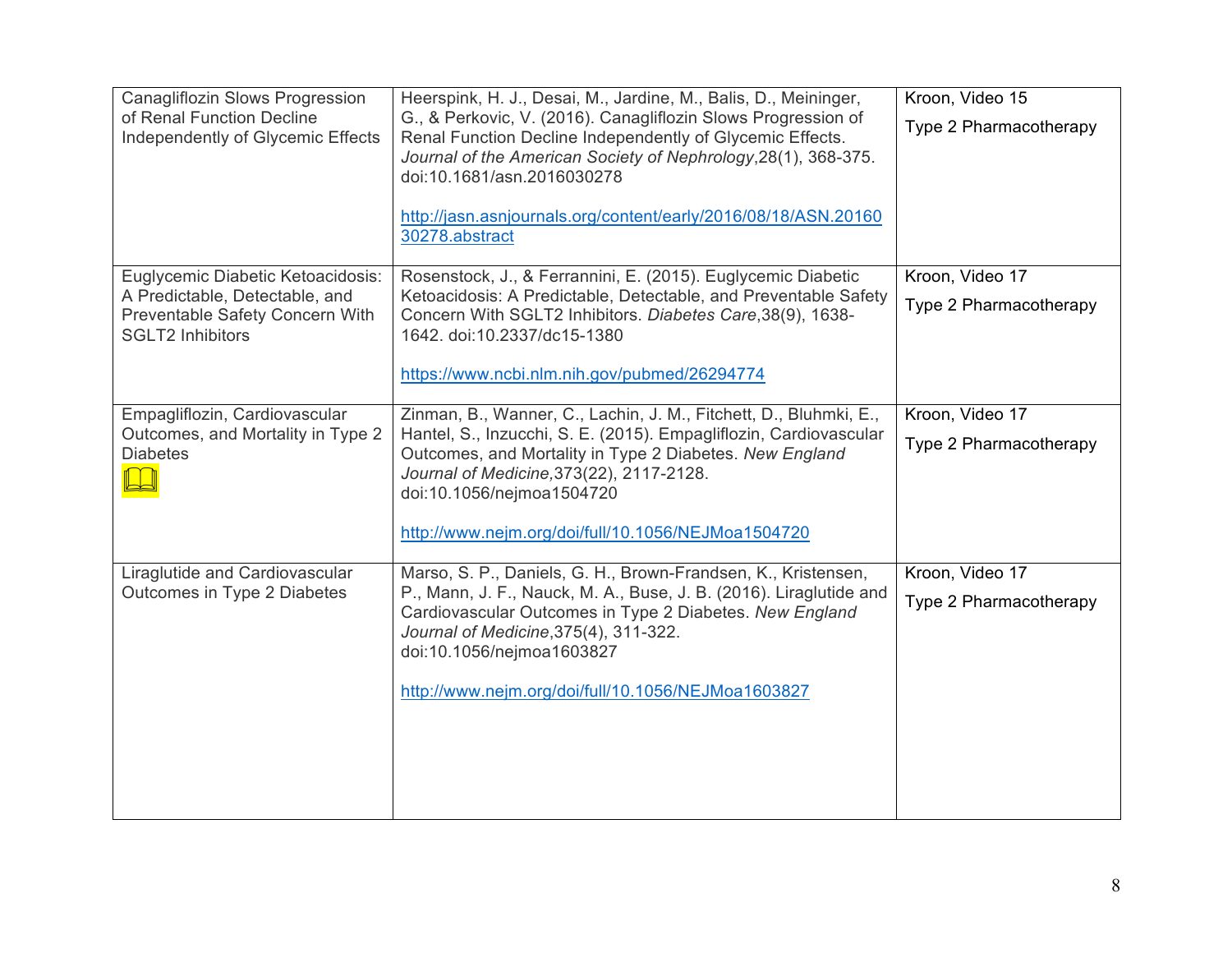| Visceral obesity is a better<br>predictor than generalized obesity<br>for basal insulin requirement at the<br>initiation of insulin therapy in<br>patients with type 2 diabetes | Kim, M. K., Jang, E. H., Son, J. W., Kwon, H., Baek, K., Lee, K.,<br>& Song, K. (2011). Visceral obesity is a better predictor than<br>generalized obesity for basal insulin requirement at the initiation<br>of insulin therapy in patients with type 2 diabetes. Diabetes<br>Research and Clinical Practice, 93(2), 174-178.<br>doi:10.1016/j.diabres.2011.04.009<br>https://www.ncbi.nlm.nih.gov/pubmed/21565417 | Kim, Video 19<br>Insulin Initiation and Basal<br>Optimization |
|---------------------------------------------------------------------------------------------------------------------------------------------------------------------------------|---------------------------------------------------------------------------------------------------------------------------------------------------------------------------------------------------------------------------------------------------------------------------------------------------------------------------------------------------------------------------------------------------------------------|---------------------------------------------------------------|
| Injection Site Effects on the<br>Pharmacokinetics and<br>Glucodynamics of Insulin Lispro<br>and Regular Insulin                                                                 | Braak, E. W., Woodworth, J. R., Bianchi, R., Cerimele, B.,<br>Erkelens, D. W., Thijssen, J. H., & Kurtz, D. (1996). Injection<br>Site Effects on the Pharmacokinetics and Glucodynamics of<br>Insulin Lispro and Regular Insulin. Diabetes Care, 19(12), 1437-<br>1440. doi:10.2337/diacare.19.12.1437<br>https://www.ncbi.nlm.nih.gov/pubmed/8941480                                                               | Kim, Video 19<br>Insulin Initiation and Basal<br>Optimization |

\*The Standards of Medical Care in Diabetes update at least annually. Search www.professional.diabetes.org for the latest, including abridged versions for providers and a mobile app to keep up to date.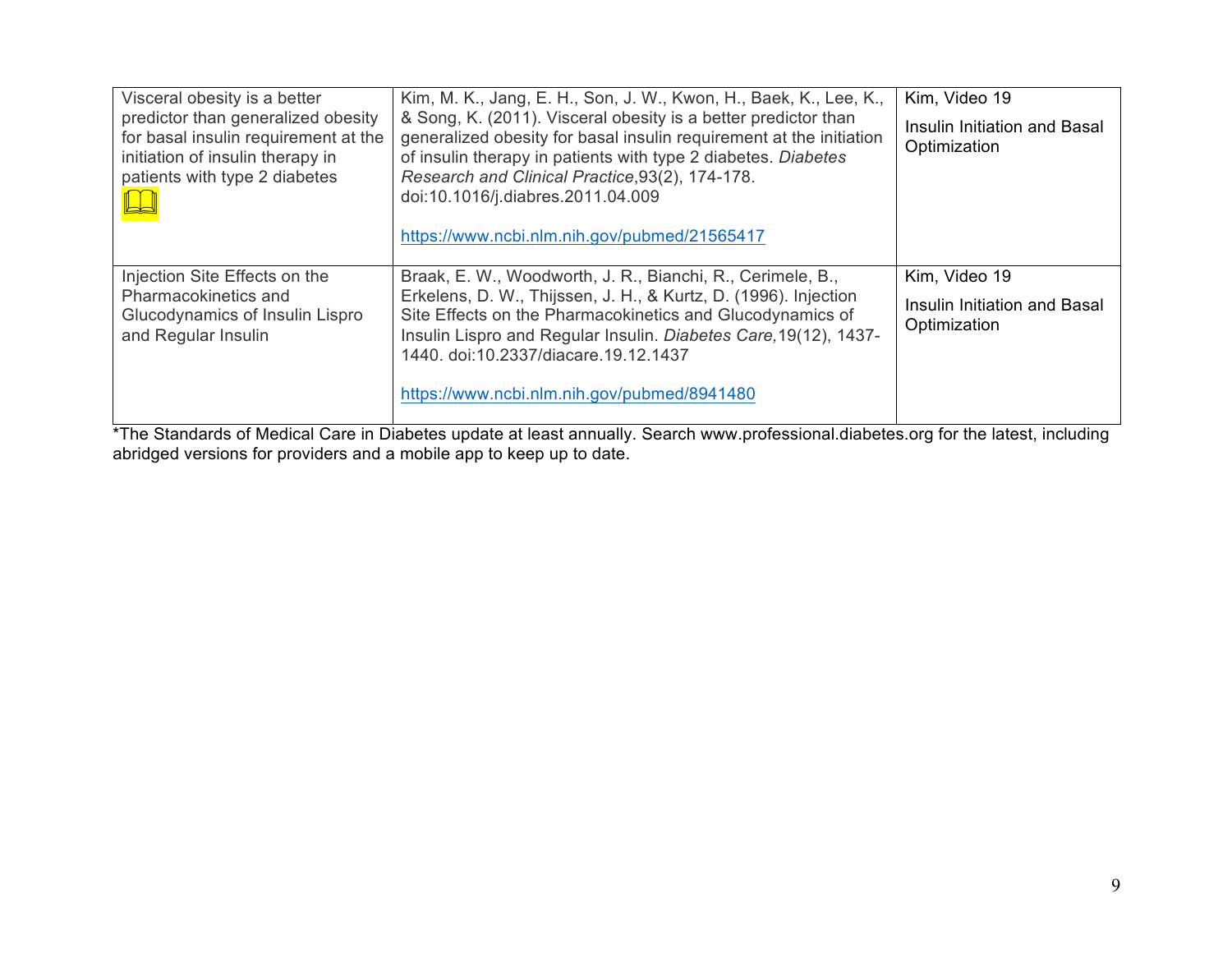# **UCSF's Advanced Management of Diabetes Online Certificate Curriculum: Key Bibliography - Additional Reading**

For CME credit, select articles that will help your practice and fulfill module reading time requirements.  $\Box$  = Suggested reading

### **Module 2**

| Week 1                                                                                     |                                                                                                                                                                                                                                                                          |                                                                 |
|--------------------------------------------------------------------------------------------|--------------------------------------------------------------------------------------------------------------------------------------------------------------------------------------------------------------------------------------------------------------------------|-----------------------------------------------------------------|
| <b>Title</b>                                                                               | <b>Citation and Link</b>                                                                                                                                                                                                                                                 | <b>Corresponding Lecture(s)</b>                                 |
| ADA Standards of Medical Care in<br>Diabetes-2018:<br>Abridged for Primary Care Providers* | Riddle, M. C. (Ed.). (2017). Standards of Medical Care<br>in Diabetes-2018 Abridged for Primary Care<br>Providers. Clinical Diabetes, 36(1), 1-172.<br>doi:10.2337/cd17-0119<br>http://clinical.diabetesjournals.org/content/diaclin/36/1/1<br>4.full.pdf                | All                                                             |
| ADA Standards of Medical Care in<br>Diabetes-2018:<br>Complete                             | Diabetes Care in the Hospital: Standards of Medical<br>Care in Diabetes-2018. (2017). Diabetes<br>Care, 41 (Supplement 1). doi: 10.2337/dc18-s014<br>http://care.diabetesjournals.org/content/diacare/suppl/2<br>017/12/08/41.Supplement 1.DC1/DC 41 S1 Combine<br>d.pdf | All                                                             |
| ADA Standards of Medical Care in<br>Diabetes-2017: Complete                                | Standards of Medical Care in Diabetes-2017:<br>Summary of Revisions. (2016). Diabetes<br>Care, 40 (Supplement 1). doi: 10.2337/dc17-s003<br>http://care.diabetesjournals.org/content/diacare/suppl/2<br>016/12/15/40.Supplement 1.DC1/DC 40 S1 final.pdf                 | All                                                             |
| The Use of Language in Diabetes Care<br>and Education                                      | Dickinson, J. K., et. al (2017). The Use of Language in<br>Diabetes Care and Education. Diabetes Care, 40(12),<br>1790-1799.<br>http://care.diabetesjournals.org/content/early/2017/09/2<br>6/dci17-0041                                                                 | McGrath, Video 1<br>Speaking the Language of<br><b>Diabetes</b> |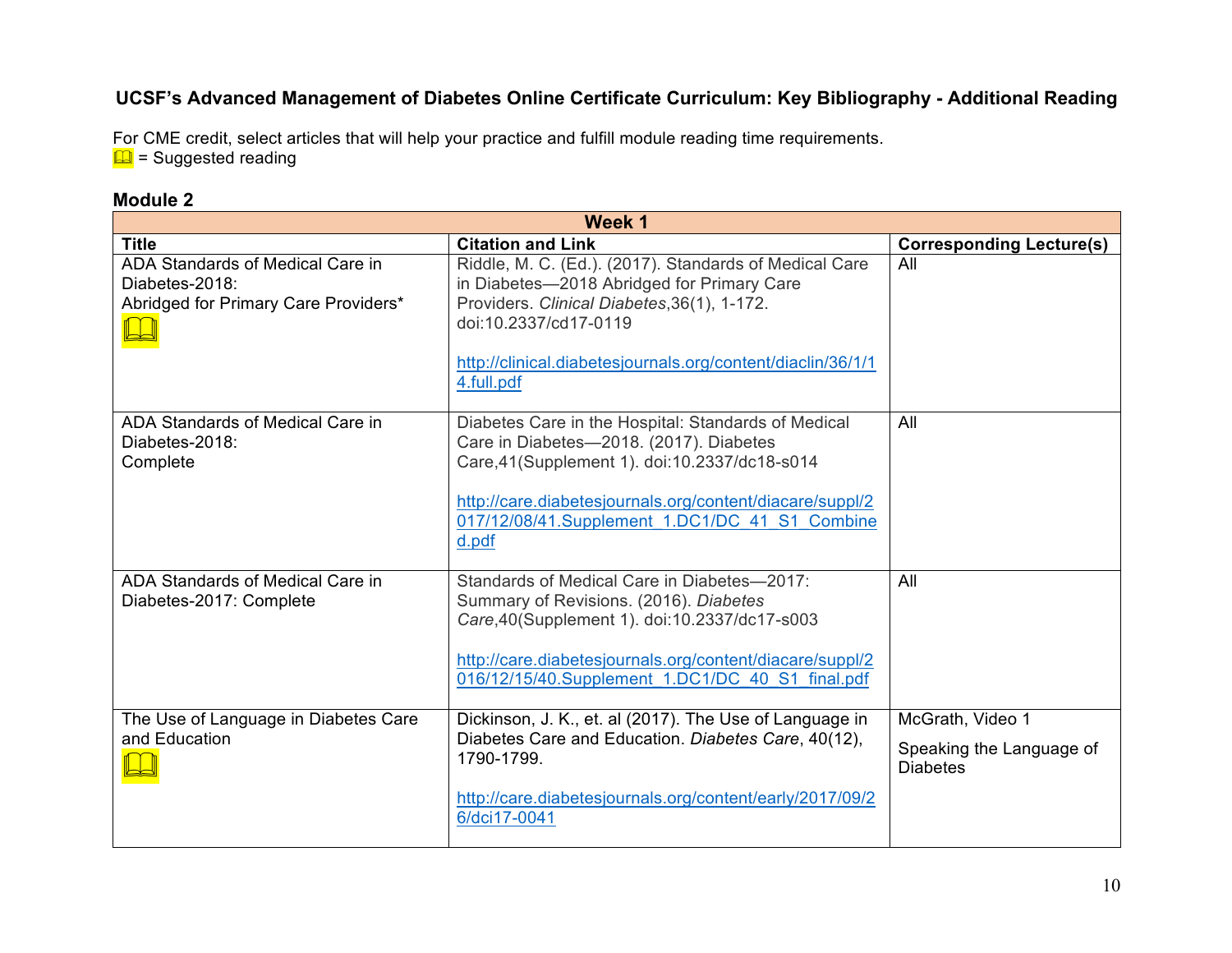| The Experience of Diabetes-Related                                                                                         | Dickinson, J. K. (2018). The Experience of Diabetes-                                                                                                                                                  | McGrath, Video 1                            |
|----------------------------------------------------------------------------------------------------------------------------|-------------------------------------------------------------------------------------------------------------------------------------------------------------------------------------------------------|---------------------------------------------|
| Language in Diabetes Care                                                                                                  | Related Language in Diabetes Care. Diabetes Spectr,<br>31(1), 58-64. doi:10.2337/ds16-0082                                                                                                            | Speaking the Language of<br><b>Diabetes</b> |
|                                                                                                                            | http://spectrum.diabetesjournals.org/content/31/1/58                                                                                                                                                  |                                             |
| HCP diabetes language guidance (AADE)                                                                                      | https://www.diabeteseducator.org/docs/default-                                                                                                                                                        | McGrath, Video 1                            |
|                                                                                                                            | source/practice/educator-tools/HCP-diabetes-language-<br>guidance.pdf?sfvrsn=8                                                                                                                        | Speaking the Language of<br><b>Diabetes</b> |
| National Assessment of Adult Literacy                                                                                      | National Assessment of Adult Literacy (NAAL); National                                                                                                                                                | Schillinger, Videos 2&3                     |
|                                                                                                                            | Center for Educational Statistics; U.S. Department of<br>Education, 2003.                                                                                                                             | <b>Heath Literacy</b>                       |
|                                                                                                                            | Williams, M. V., Baker, D. W., Parker, R. M., & Nurss, J.                                                                                                                                             | Schillinger, Videos 2&3                     |
| Relationship of functional health literacy<br>to patients' knowledge of their chronic<br>disease. A study of patients with | R. (1998). Relationship of functional health literacy to<br>patients' knowledge of their chronic disease. A study of<br>patients with hypertension and diabetes. Arch Intern<br>Med, 158(2), 166-172. | <b>Heath Literacy</b>                       |
| hypertension and diabetes                                                                                                  |                                                                                                                                                                                                       |                                             |
|                                                                                                                            | https://www.ncbi.nlm.nih.gov/pubmed/9448555                                                                                                                                                           |                                             |
| Association of health literacy with                                                                                        | Schillinger, D. JAMA. 2002;288(4):475-482.                                                                                                                                                            | Schillinger, Videos 2&3                     |
| diabetes outcomes                                                                                                          | https://www.ncbi.nlm.nih.gov/pubmed/12132978                                                                                                                                                          | <b>Heath Literacy</b>                       |
| Literacy and health communication:                                                                                         | Schillinger, Am J Bioeth, 2007 Nov; 7(11): 15-8;                                                                                                                                                      | Schillinger, Videos 2&3                     |
| reversing the 'inverse care law'.                                                                                          | discussion W1-2.                                                                                                                                                                                      | <b>Heath Literacy</b>                       |
|                                                                                                                            | http://www.tandfonline.com/doi/full/10.1080/152651607<br>01638553                                                                                                                                     |                                             |
| Babel babble: physicians' use of                                                                                           | Castro, Wilson, Wang, Schillinger. Am J Health Behav.                                                                                                                                                 | Schillinger, Videos 2&3                     |
| unclarified medical jargon with patients.                                                                                  | 2007 Sep-Oct; 31. Suppl 1: S85-95                                                                                                                                                                     | <b>Heath Literacy</b>                       |
|                                                                                                                            | https://www.ncbi.nlm.nih.gov/pubmed/17931142                                                                                                                                                          |                                             |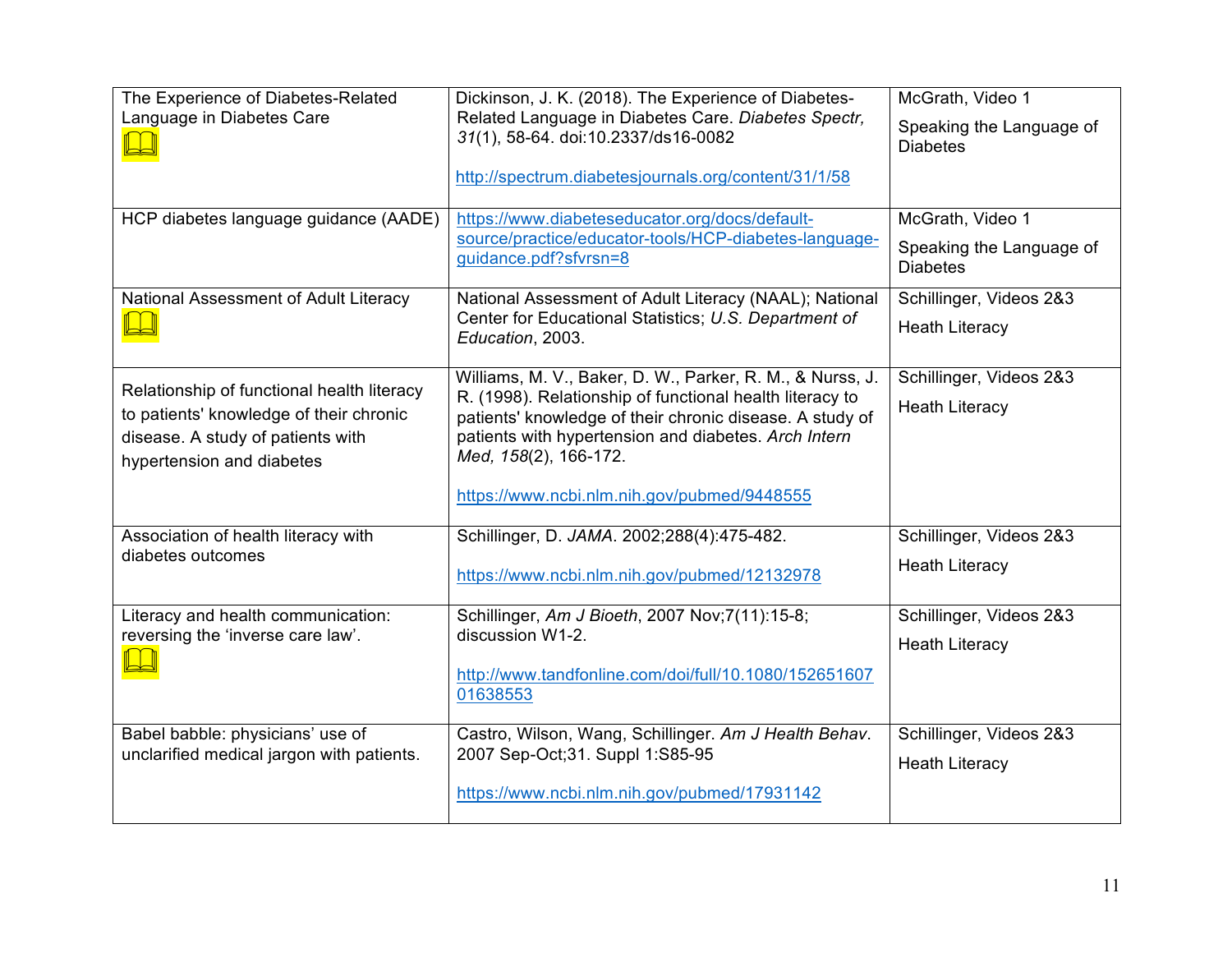| Closing the loop: physician                                                   | Schillinger et. al. Arch Intern Med. 2003 Jan 13;                                                                                                                                                                               | Schillinger, Videos 2&3                                        |
|-------------------------------------------------------------------------------|---------------------------------------------------------------------------------------------------------------------------------------------------------------------------------------------------------------------------------|----------------------------------------------------------------|
| communication with diabetic patients who<br>have low health literacy          | 163(1):83-90                                                                                                                                                                                                                    | <b>Heath Literacy</b>                                          |
|                                                                               | https://www.ncbi.nlm.nih.gov/pubmed/12523921                                                                                                                                                                                    |                                                                |
| Addressing Literacy and Numeracy to                                           | Cavanaugh, K. et al: Addressing Literacy and                                                                                                                                                                                    | Schillinger, Videos 2&3                                        |
| improve diabetes care: two randomized<br>controlled trials                    | Numeracy to improve diabetes care: two randomized<br>controlled trials. Diabetes Care 32:2149-2155. 2009                                                                                                                        | <b>Heath Literacy</b>                                          |
|                                                                               | http://care.diabetesjournals.org/content/32/12/2149                                                                                                                                                                             |                                                                |
| Effects of Self-Management Support on                                         | Schillinger, D., Handley, M., Wang, F., & Hammer, H.                                                                                                                                                                            | Schillinger, Videos 2&3                                        |
| Structure, Process, and Outcomes<br>Among Vulnerable Patients with Diabetes   | (2009). Effects of Self-Management Support on<br>Structure, Process, and Outcomes Among Vulnerable<br>Patients With Diabetes: A three-arm practical clinical<br>trial. Diabetes Care, 32(4), 559-566. doi:10.2337/dc08-<br>0787 | <b>Heath Literacy</b>                                          |
|                                                                               | http://care.diabetesjournals.org/content/diacare/32/4/55<br>9.full.pdf                                                                                                                                                          |                                                                |
| Seeing in 3-D: Examining the Reach of                                         | Schillinger, et. al. (2006). Seeing in 3-D: Examining the                                                                                                                                                                       | Schillinger, Videos 2&3                                        |
| Diabetes Self-Management Support<br>Strategies in a Public Health Care System | Reach of Diabetes Self-Management Support<br>Strategies in a Public Health Care System. Health                                                                                                                                  | <b>Heath Literacy</b>                                          |
|                                                                               | Education and Behavior 35:5, page(s): 664-682                                                                                                                                                                                   |                                                                |
|                                                                               | http://journals.sagepub.com/doi/abs/10.1177/10901981                                                                                                                                                                            |                                                                |
|                                                                               | 06296772                                                                                                                                                                                                                        |                                                                |
|                                                                               | <b>Week 2</b>                                                                                                                                                                                                                   |                                                                |
| Food Insecurity and Glycemic Control                                          | Seligman, H. K., Jacobs, E. A., Lopez, A., Tschann, J., &                                                                                                                                                                       | Seligman, Video 4                                              |
| Among Low-Income Patients with Type 2<br><b>Diabetes</b>                      | Fernandez, A. (2011). Food Insecurity and Glycemic<br>Control Among Low-Income Patients With Type 2<br>Diabetes. Diabetes Care, 35(2), 233-238.<br>doi:10.2337/dc11-1627                                                        | Optimizing Care for<br><b>Patients with Food</b><br>Insecurity |
|                                                                               | http://care.diabetesjournals.org/content/35/2/233                                                                                                                                                                               |                                                                |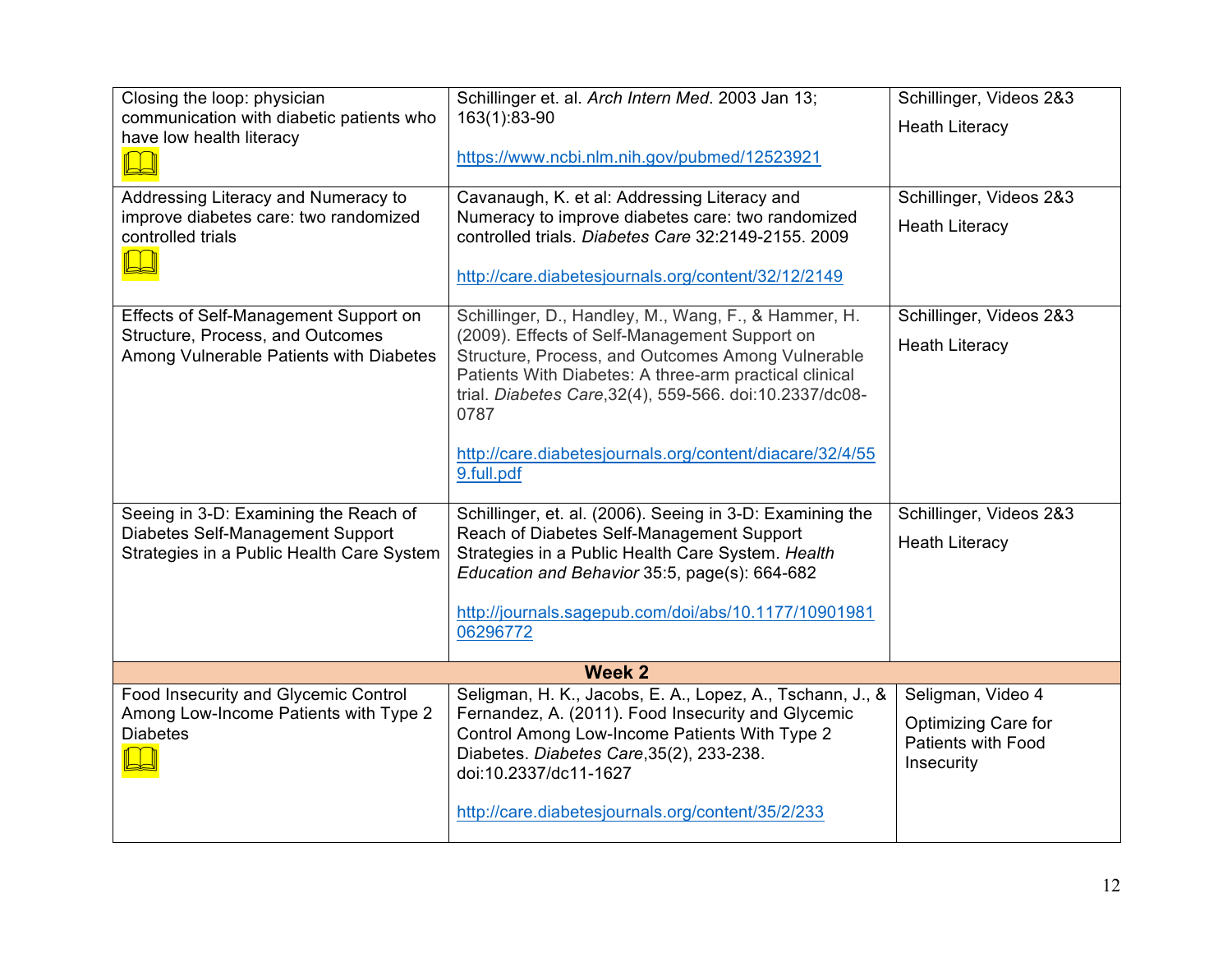| <b>Exhaustion Of Food Budgets At Months</b><br>End And Hospital Admissions For<br>Hypoglycemia. | Seligman, H. K., Bolger, A. F., Guzman, D., Lopez, A., &<br>Bibbins-Domingo, K. (2014). Exhaustion Of Food<br>Budgets At Months End And Hospital Admissions For<br>Hypoglycemia. Health Affairs, 33(1), 116-123.<br>doi:10.1377/hlthaff.2013.0096<br>https://www.ncbi.nlm.nih.gov/pubmed/24395943 | Seligman, Video 4<br>Optimizing Care for<br>Patients with Food<br>Insecurity               |
|-------------------------------------------------------------------------------------------------|---------------------------------------------------------------------------------------------------------------------------------------------------------------------------------------------------------------------------------------------------------------------------------------------------|--------------------------------------------------------------------------------------------|
| The cost of US foods as related to their<br>nutritive value                                     | Drewnowski, A. (2010). The cost of US foods as related<br>to their nutritive value. The American Journal of Clinical<br>Nutrition, 92(5), 1181-1188. doi:10.3945/ajcn.2010.29300<br>https://www.ncbi.nlm.nih.gov/pubmed/20720258                                                                  | Seligman, Video 4<br><b>Optimizing Care for</b><br><b>Patients with Food</b><br>Insecurity |
| LGBT adults have highest food insecurity<br>rates (27%) compared to non-LGBT<br>adults (17%)    | Swann, C. A. (2017). Household history, SNAP<br>participation, and food insecurity. Food Policy, 73, 1-9.<br>doi:10.1016/j.foodpol.2017.08.006<br>https://williamsinstitute.law.ucla.edu/wp-<br>content/uploads/Food-Insecurity-and-SNAP-<br>Participation-in-the-LGBT-Community.pdf              | Seligman, Video 4<br>Optimizing Care for<br><b>Patients with Food</b><br>Insecurity        |
| Food Insecurity and Hypoglycemia<br>Among Safety Net Patients With Diabetes                     | Seligman, H. K. (2011). Food Insecurity and<br>Hypoglycemia Among Safety Net Patients With<br>Diabetes. Archives of Internal Medicine, 171(13), 1204.<br>doi:10.1001/archinternmed.2011.287<br>https://jamanetwork.com/journals/jamainternalmedicine/f<br>ullarticle/1106077                      | Seligman, Video 4<br>Optimizing Care for<br><b>Patients with Food</b><br>Insecurity        |
| Cultural issues in disease management<br>for Chinese Americans with type 2<br>diabetes          | Chun, K. M., & Chelsa, C. A. (2004). Cultural issues in<br>disease management for Chinese Americans with type 2<br>diabetes. Psychology & Health, 19(6), 767-785.<br>doi:10.1080/08870440410001722958<br>http://www.tandfonline.com/doi/abs/10.1080/088704404<br>10001722958                      | Chun, Video 5<br><b>Cultural Issues in Chinese</b><br>Americans' DM<br>Management          |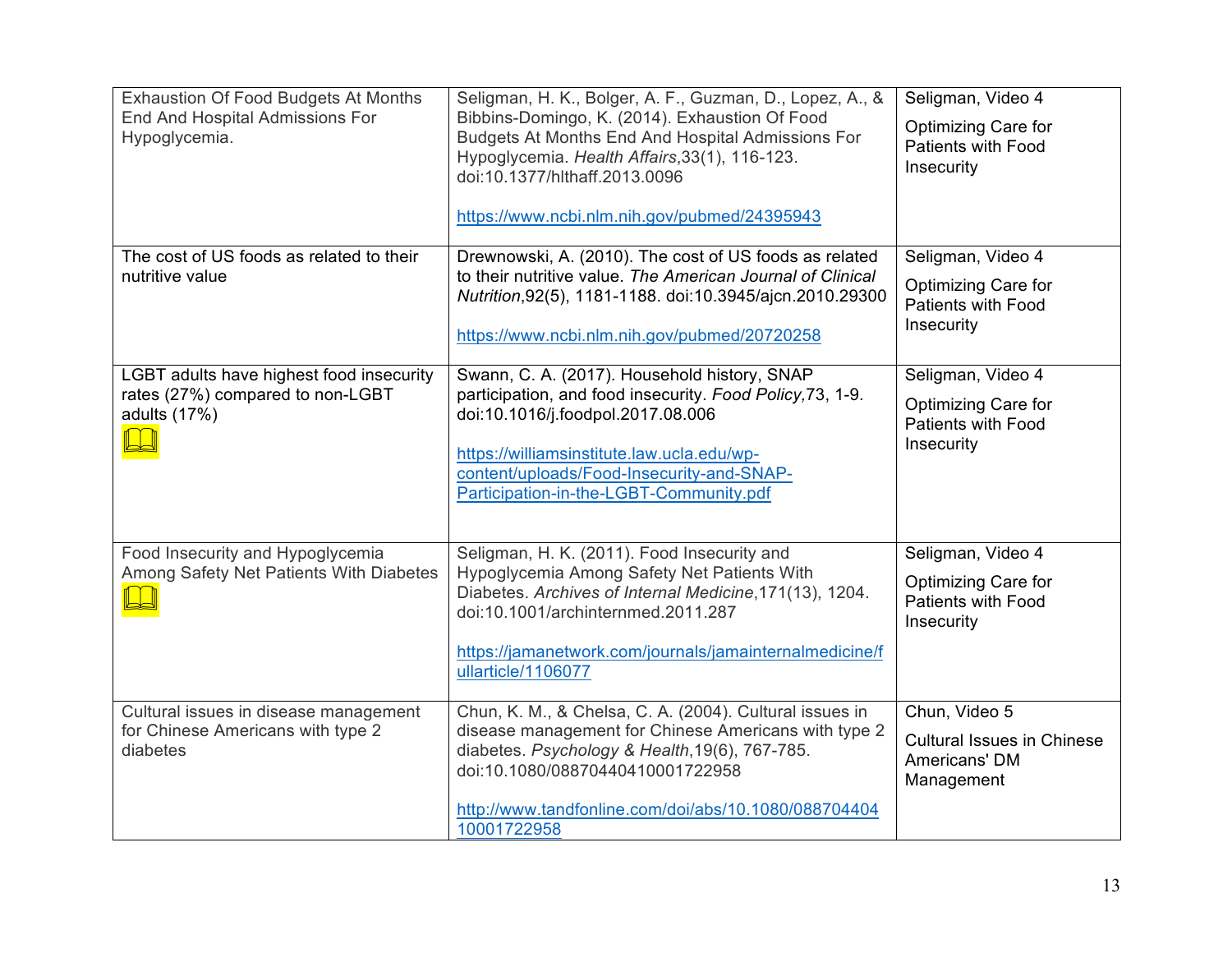| Cultural and Family Challenges to<br>Managing Type 2 Diabetes in Immigrant<br><b>Chinese Americans</b>                                                      | Chesla, C. A., Chun, K. M., & Kwan, C. M. (2009).<br>Cultural and Family Challenges to Managing Type 2<br>Diabetes in Immigrant Chinese Americans. Diabetes<br>Care, 32(10), 1812-1816. doi:10.2337/dc09-0278<br>http://care.diabetesjournals.org/content/32/10/1812.short                                                                                                       | Chun, Video 5<br><b>Cultural Issues in Chinese</b><br>Americans' DM<br>Management        |
|-------------------------------------------------------------------------------------------------------------------------------------------------------------|----------------------------------------------------------------------------------------------------------------------------------------------------------------------------------------------------------------------------------------------------------------------------------------------------------------------------------------------------------------------------------|------------------------------------------------------------------------------------------|
| <b>BMI Cut Points to Identify At-Risk Asian</b><br>Americans for Type 2 Diabetes Screening                                                                  | Hsu, W. C., Araneta, M. R., Kanaya, A. M., Chiang, J. L.,<br>& Fujimoto, W. (2014). BMI Cut Points to Identify At-Risk<br>Asian Americans for Type 2 Diabetes Screening: Table<br>1. Diabetes Care, 38(1), 150-158. doi: 10.2337/dc14-2391<br>http://care.diabetesjournals.org/content/38/1/150.short                                                                            | Chun, Video 5<br><b>Cultural Issues in Chinese</b><br>Americans' DM<br>Management        |
| The Disparate Impact of Diabetes on<br><b>Racial/Ethnic Minority Populations</b>                                                                            | Chow, E. A., Foster, H., Gonzalez, V., & Mciver, L.<br>(2012). The Disparate Impact of Diabetes on<br>Racial/Ethnic Minority Populations. Clinical<br>Diabetes, 30(3), 130-133. doi: 10.2337/diaclin. 30.3.130<br>http://clinical.diabetesjournals.org/content/30/3/130                                                                                                          | Hill-Briggs, Video 6<br>Social Determinants of<br>Health Equity and African<br>Americans |
| The Role of Perceived Discrimination and<br>Other Psychosocial Factors in Explaining<br>Diabetes Distress Among Older African<br>American and White Adults. | Williams, I. C., Clay, O. J., Ovalle, F., Atkinson, D., &<br>Crowe, M. (2018). The Role of Perceived Discrimination<br>and Other Psychosocial Factors in Explaining Diabetes<br>Distress Among Older African American and White<br>Adults. J Appl Gerontol, 733464817750273.<br>doi:10.1177/0733464817750273<br>http://journals.sagepub.com/doi/pdf/10.1177/073346481<br>7750273 | Hill-Briggs, Video 6<br>Social Determinants of<br>Health Equity and African<br>Americans |
| Beliefs About Racism and Health Among<br>African American Women With Diabetes:<br>A Qualitative Study                                                       | Wagner, J. A., Osborn, C. Y., Mendenhall, E. A., Budris,<br>L. M., Belay, S., & Tennen, H. A. (2011). Beliefs About<br>Racism and Health Among African American Women<br>With Diabetes: A Qualitative Study. Journal of the<br>National Medical Association, 103(3), 224-232. doi:Doi<br>10.1016/S0027-9684(15)30298-4                                                           | Hill-Briggs, Video 6<br>Social Determinants of<br>Health Equity and African<br>Americans |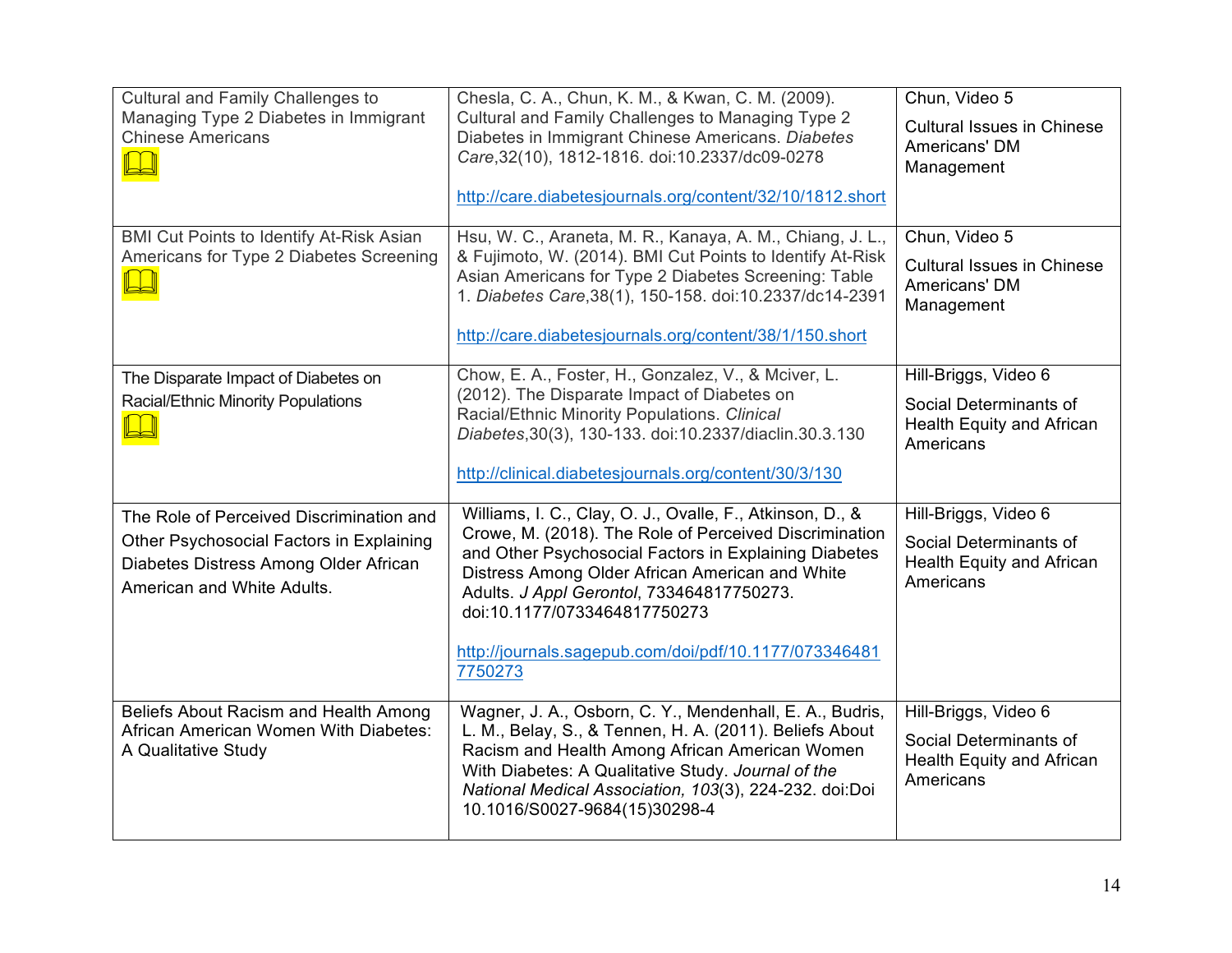|                                                                                                                                             | https://www.ncbi.nlm.nih.gov/pmc/articles/PMC3082367/                                                                                                                                                                                                                                                                                                                                 |                                                                                                               |
|---------------------------------------------------------------------------------------------------------------------------------------------|---------------------------------------------------------------------------------------------------------------------------------------------------------------------------------------------------------------------------------------------------------------------------------------------------------------------------------------------------------------------------------------|---------------------------------------------------------------------------------------------------------------|
| Family and disease management in<br>African-American patients with type 2<br>diabetes                                                       | Chesla, C. A., Fisher, L., Mullan, J. T., Skaff, M. M.,<br>Gardiner, P., Chun, K., & Kanter, R. (2004). Family and<br>disease management in African-American patients with<br>type 2 diabetes. Diabetes Care, 27(12), 2850-2855.<br>http://care.diabetesjournals.org/content/27/12/2850                                                                                               | Hill-Briggs, Video 7<br><b>Interventions Addressing</b><br>Diabetes Inequities in<br><b>African Americans</b> |
| Development and Evaluation of the<br><b>DECIDE to Move! Physical Activity</b><br><b>Educational Video</b>                                   | Majid, H. M., Schumann, K. P., Doswell, A., Sutherland,<br>J., Golden, S. H., Stewart, K. J., & Hill-Briggs, F. (2013).<br>Development and Evaluation of the DECIDE to Move!<br>Physical Activity Educational Video (vol 38, pg 855,<br>2012). Diabetes Educator, 39(4), 586-586.<br>doi:10.1177/0145721713498704<br>http://journals.sagepub.com/doi/pdf/10.1177/014572171<br>2462748 | Hill-Briggs, Video 7<br><b>Interventions Addressing</b><br>Diabetes Inequities in<br><b>African Americans</b> |
| <b>Providing Culturally Sensitive Diabetes</b><br>Care and Education for the Lesbian, Gay,<br>Bisexual, and Transgender (LGBT)<br>Community | Garnero, T. L. (2010). Providing Culturally Sensitive<br>Diabetes Care and Education for the Lesbian, Gay,<br>Bisexual, and Transgender (LGBT) Community.<br>Diabetes Spectrum, 23(3), 178-182.<br>doi:10.2337/diaspect.23.3.178<br>http://spectrum.diabetesjournals.org/content/23/3/178                                                                                             | Garnero, Video 8<br><b>Culturally Sensitive Care</b><br>for the LGBTQ Community                               |
| Analysis Of The Health Disparities<br>Between Lgbt And Non-Lgbt Older Adults.                                                               | A Propensity Score Matching Analysis Of The Health<br>Disparities Between Lgbt And Non-Lgbt Older Adults.<br>(2015). The Gerontologist, 55(Suppl 2), 250-250.<br>doi:10.1093/geront/gnv567.04                                                                                                                                                                                         | Garnero, Video 8<br><b>Culturally Sensitive Care</b><br>for the LGBTQ Community                               |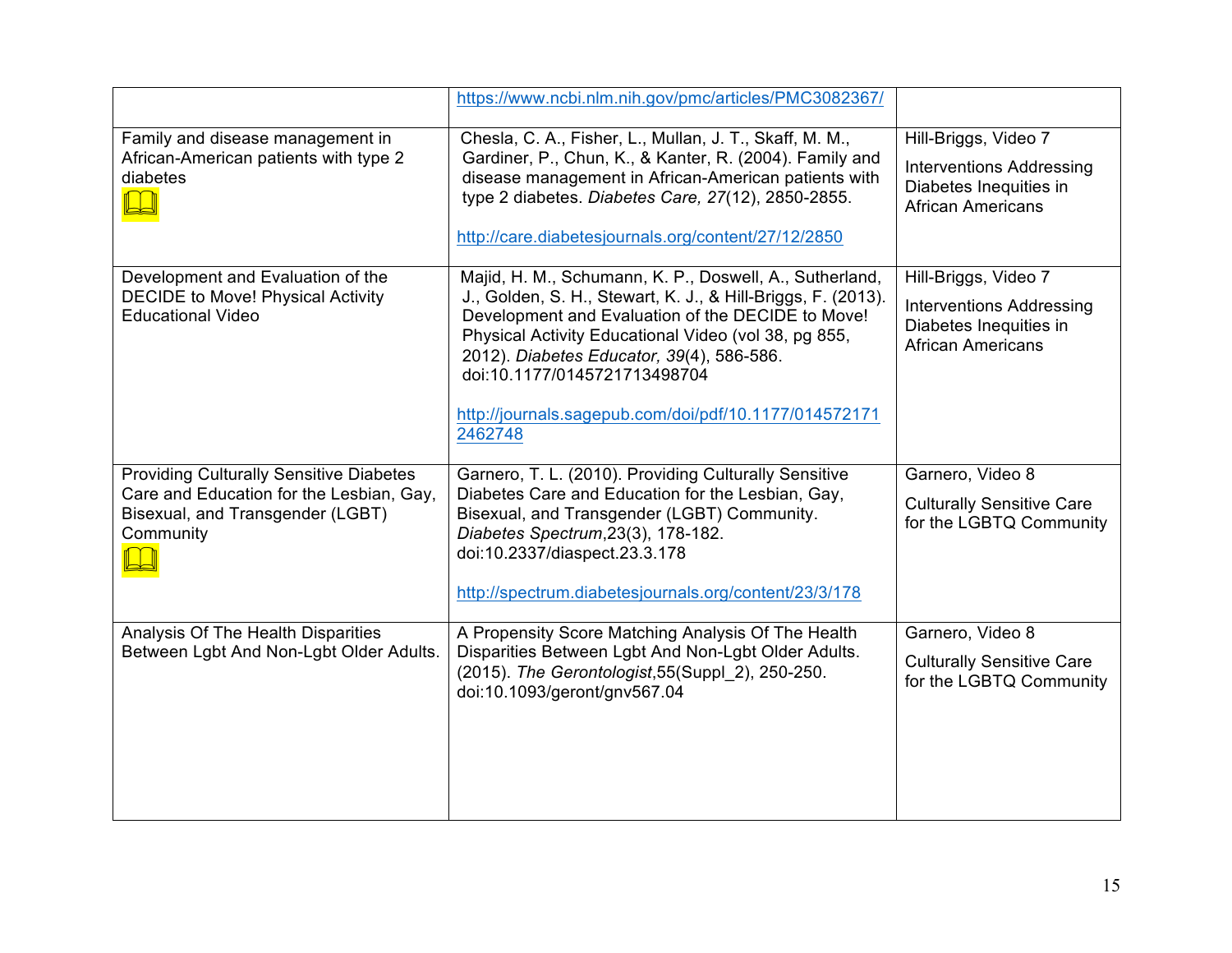| Prevalence of polycystic ovaries and<br>polycystic ovary syndrome in lesbian<br>women compared with heterosexual<br>women | Agrawal, R., Sharma, S., Bekir, J., Conway, G., Bailey,<br>J., Balen, A., & Prelevic, G. (2004). Prevalence of<br>polycystic ovaries and polycystic ovary syndrome in<br>lesbian women compared with heterosexual women.<br>Fertility and Sterility, 82(5), 1352-1357.<br>doi:10.1016/j.fertnstert.2004.04.041<br>https://www.ncbi.nlm.nih.gov/pubmed/15533359 | Garnero, Video 8<br><b>Culturally Sensitive Care</b><br>for the LGBTQ Community |
|---------------------------------------------------------------------------------------------------------------------------|----------------------------------------------------------------------------------------------------------------------------------------------------------------------------------------------------------------------------------------------------------------------------------------------------------------------------------------------------------------|---------------------------------------------------------------------------------|
| Creating an LGBTQ-friendly Practice<br>(AMA)                                                                              | https://www.ama-assn.org/delivering-care/creating-lgbtq-<br>friendly-practice                                                                                                                                                                                                                                                                                  | Garnero, Video 8                                                                |
|                                                                                                                           |                                                                                                                                                                                                                                                                                                                                                                | <b>Culturally Sensitive Care</b><br>for the LGBTQ Community                     |
| <b>Traditions and Diabetes Prevention: A</b>                                                                              | Mclaughlin, S. (2010). Traditions and Diabetes                                                                                                                                                                                                                                                                                                                 | Williams, Video 9                                                               |
| <b>Healthy Path for Native Americans</b>                                                                                  | Prevention: A Healthy Path for Native Americans.<br>Diabetes Spectrum, 23(4), 272-277.<br>doi:10.2337/diaspect.23.4.272                                                                                                                                                                                                                                        | Role of Health Coach in a<br><b>Community Navajo</b><br>Diabetes Program        |
|                                                                                                                           | http://spectrum.diabetesjournals.org/content/23/4/272                                                                                                                                                                                                                                                                                                          |                                                                                 |
| <b>CDC's Division of Diabetes Translation:</b>                                                                            | Available at: http://www.cdc.gov/diabetes/data                                                                                                                                                                                                                                                                                                                 | Noya, Videos 10&11                                                              |
| Surveillance System                                                                                                       |                                                                                                                                                                                                                                                                                                                                                                | <b>Culturally Tailored Shared</b><br><b>Medical Appts. for Latinos</b>          |
| <b>Chronic Care Model resources</b>                                                                                       | http://www.improvingchroniccare.org                                                                                                                                                                                                                                                                                                                            | Noya, Videos 10&11                                                              |
|                                                                                                                           |                                                                                                                                                                                                                                                                                                                                                                | <b>Culturally Tailored Shared</b><br><b>Medical Appts. for Latinos</b>          |
| Lessons Learned from 20 Years of                                                                                          | Brown, S. A., & Hanis, C. L. (2014). Lessons Learned                                                                                                                                                                                                                                                                                                           | Noya, Videos 10&11                                                              |
| Diabetes Self-Management Research<br>with Mexican Americans in Starr County,<br>Texas.                                    | from 20 Years of Diabetes Self-Management Research<br>with Mexican Americans in Starr County, Texas. The<br>Diabetes Educator, 40(4), 476-487.<br>doi:10.1177/0145721714531336                                                                                                                                                                                 | <b>Culturally Tailored Shared</b><br><b>Medical Appts. for Latinos</b>          |
|                                                                                                                           | https://www.ncbi.nlm.nih.gov/pubmed/24737885                                                                                                                                                                                                                                                                                                                   |                                                                                 |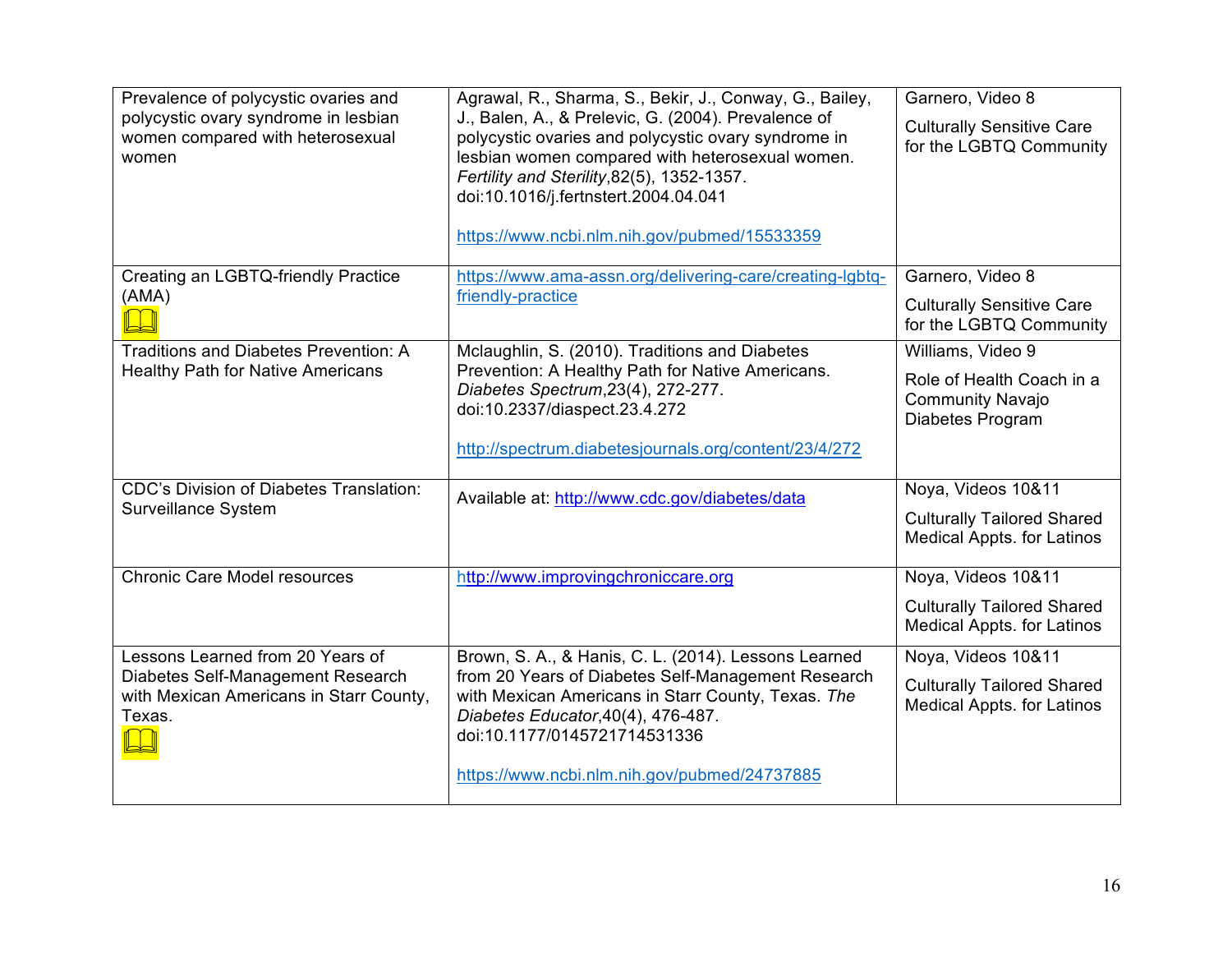| Effectiveness of group medical visits for<br>improving diabetes care: a systematic<br>review and meta-analysis | Housden, L., Wong, S. T., & Dawes, M. (2013).<br>Effectiveness of group medical visits for improving<br>diabetes care: a systematic review and meta-analysis.<br>Canadian Medical Association Journal, 185(13).<br>doi:10.1503/cmaj.130053<br>https://www.ncbi.nlm.nih.gov/pubmed/23939218                           | Noya, Videos 10&11<br><b>Culturally Tailored Shared</b><br><b>Medical Appts. for Latinos</b> |
|----------------------------------------------------------------------------------------------------------------|----------------------------------------------------------------------------------------------------------------------------------------------------------------------------------------------------------------------------------------------------------------------------------------------------------------------|----------------------------------------------------------------------------------------------|
| Motivational Interviewing: Helping People<br>Change                                                            | https://www.guilford.com/books/Motivational-<br>Interviewing/Miller-Rollnick/9781609182274                                                                                                                                                                                                                           | Noya, Video 11<br><b>Culturally Tailored Shared</b><br><b>Medical Appts. for Latinos</b>     |
| Small Area Income and Poverty<br>Estimates: 2016                                                               | https://www.census.gov/content/dam/Census/library/publ<br>ications/2017/demo/p30-02.pdf                                                                                                                                                                                                                              | Weissmann, Video 12<br><b>Finding Diabetes</b><br>Resources for Un- and<br>Underinsured      |
| The National Diabetes Statistics Report<br>(Estimates of Diabetes and Its Burden in<br>the United States)      | http://www.diabetes.org/assets/pdfs/basics/cdc-<br>statistics-report-2017.pdf                                                                                                                                                                                                                                        | Weissmann, Video 12<br><b>Finding Diabetes</b><br>Resources for Un- and<br>Underinsured      |
|                                                                                                                | Week 3                                                                                                                                                                                                                                                                                                               |                                                                                              |
| Prevalence of Type 1 and Type 2<br>Diabetes Among Children and<br>Adolescents From 2001 to 2009                | Dabelea, D., Mayer-Davis, E. J., Saydah, S., Imperatore,<br>G., Linder, B., Divers, J., Hamman, R. F. (2014).<br>Prevalence of Type 1 and Type 2 Diabetes Among<br>Children and Adolescents From 2001 to 2009.<br>Jama, 311(17), 1778. doi: 10.1001/jama. 2014. 3201<br>https://www.ncbi.nlm.nih.gov/pubmed/24794371 | Srinivasan, Video 13<br>Type 2 Diabetes in Youth                                             |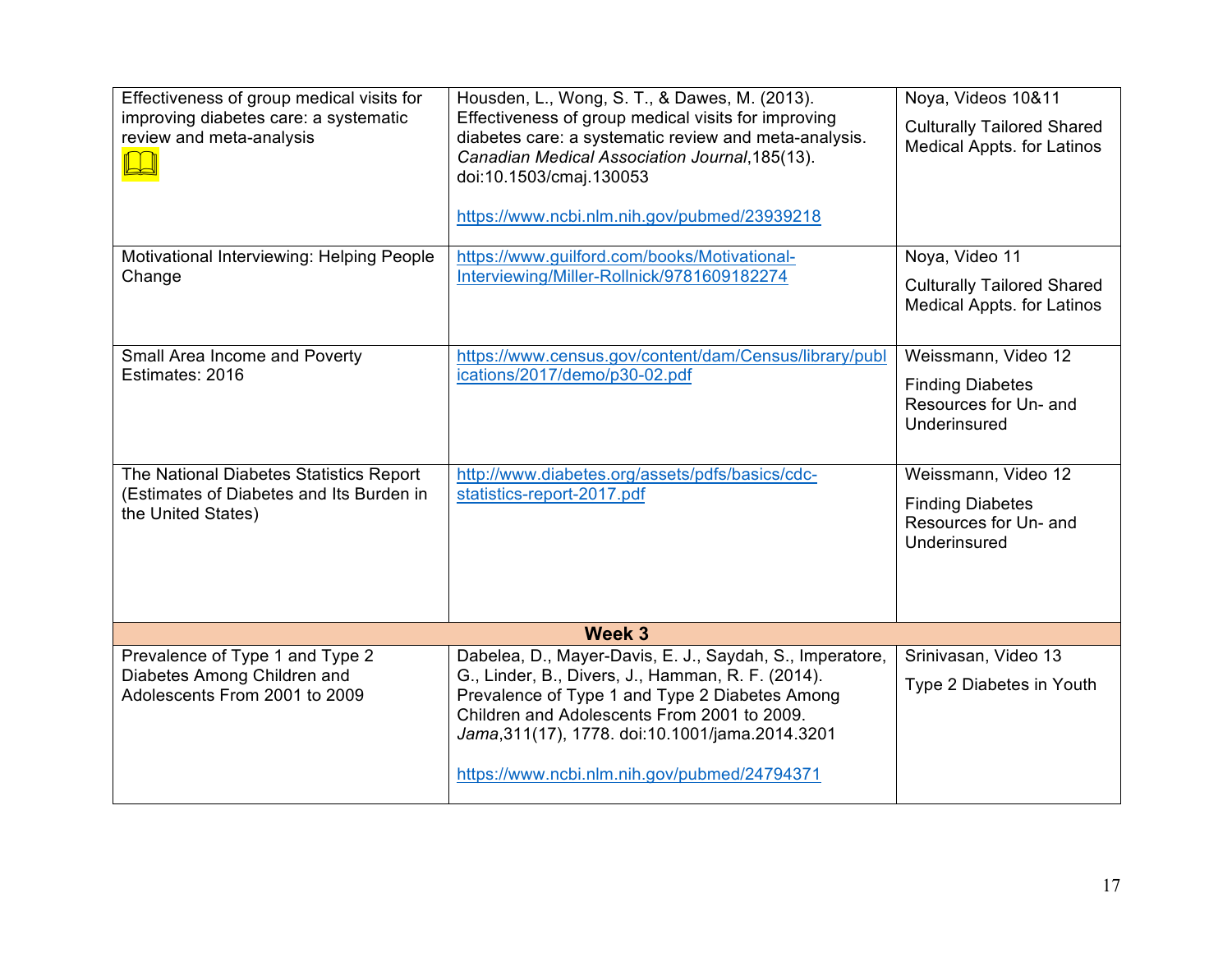| <b>TODAY</b> study group: Treatment options<br>for type 2 diabetes in adolescents and<br>youth                          | Treatment options for type 2 diabetes in adolescents and<br>youth: a study of the comparative efficacy of metformin<br>alone or in combination with rosiglitazone or lifestyle<br>intervention in adolescents with type 2 diabetes. (2007).<br>Pediatric Diabetes, 8(2), 74-87. doi:10.1111/j.1399-<br>5448.2007.00237.x<br>https://www.ncbi.nlm.nih.gov/pmc/articles/PMC2752327/ | Srinivasan, Video 13<br>Type 2 Diabetes in Youth                                             |
|-------------------------------------------------------------------------------------------------------------------------|-----------------------------------------------------------------------------------------------------------------------------------------------------------------------------------------------------------------------------------------------------------------------------------------------------------------------------------------------------------------------------------|----------------------------------------------------------------------------------------------|
| Youth-Onset Type 2 Diabetes Mellitus:<br>Lessons Learned From the TODAY<br>Study.                                       | Narasimhan, S., & Weinstock, R. S. (2014). Youth-Onset<br>Type 2 Diabetes Mellitus: Lessons Learned From the<br>TODAY Study. Mayo Clinic Proceedings, 89(6), 806-816.<br>doi:10.1016/j.mayocp.2014.01.009<br>https://www.ncbi.nlm.nih.gov/pubmed/24702733                                                                                                                         | Srinivasan, Video 13<br>Type 2 Diabetes in Youth                                             |
| <b>Transition From Pediatric to Adult Care</b><br>for Youth Diagnosed With Type 1<br>Diabetes in Adolescence            | Transition From Pediatric to Adult Care for Youth<br>Diagnosed With Type 1 Diabetes in Adolescence.<br>(2013). Pediatrics, 131(4). doi: 10.1542/peds. 2012-1450d<br>http://pediatrics.aappublications.org/content/early/2013/0<br>3/18/peds.2012-1450                                                                                                                             | Okumura, Video 14<br>Transition of Care for<br>Adolescents and Young<br><b>Adults</b>        |
| <b>Current State of Type 1 Diabetes</b><br>Treatment in the U.S.: Updated Data<br>From the T1D Exchange Clinic Registry | Miller, K. M., Foster, N. C., Beck, R. W., Bergenstal, R.<br>M., Dubose, S. N., Dimeglio, L. A., Tamborlane, W. V.<br>(2015). Current State of Type 1 Diabetes Treatment in<br>the U.S.: Updated Data From the T1D Exchange Clinic<br>Registry. Diabetes Care, 38(6), 971-978.<br>doi:10.2337/dc15-0078<br>http://care.diabetesjournals.org/content/38/6/971                      | Okumura, Video 14<br><b>Transition of Care for</b><br>Adolescents and Young<br><b>Adults</b> |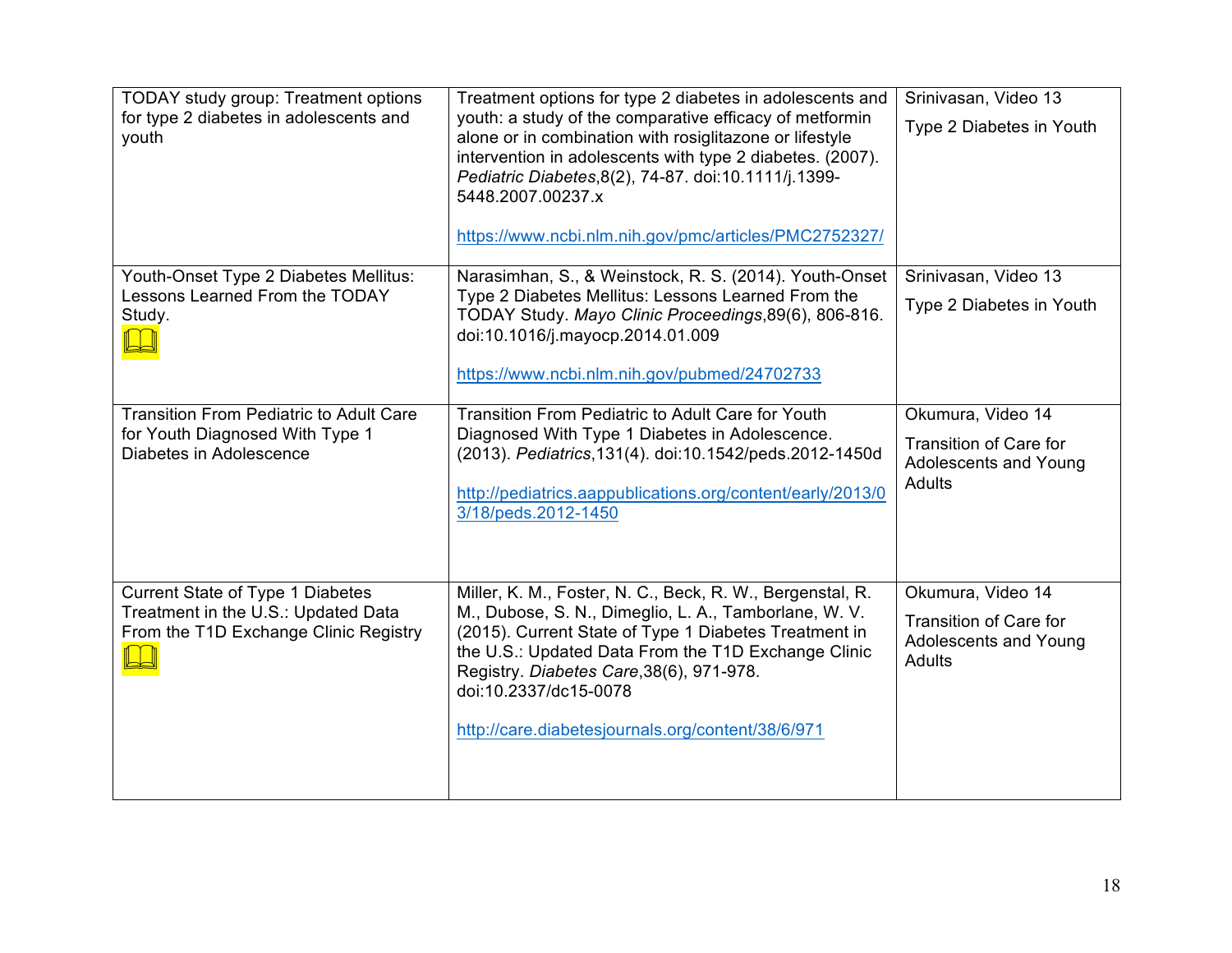| Movin On Up: An Innovative Nurse-Led<br>Interdisciplinary Health Care Transition<br>Program. | Betz, C. L., Smith, K. A., Speybroeck, A. V., Hernandez,<br>F. V., & Jacobs, R. A. (2016). Movin On Up: An<br>Innovative Nurse-Led Interdisciplinary Health Care<br>Transition Program. Journal of Pediatric Health<br>Care, 30(4), 323-338. doi:10.1016/j.pedhc.2015.08.005 | Okumura, Video 14<br><b>Transition of Care for</b><br>Adolescents and Young<br>Adults |
|----------------------------------------------------------------------------------------------|------------------------------------------------------------------------------------------------------------------------------------------------------------------------------------------------------------------------------------------------------------------------------|---------------------------------------------------------------------------------------|
|                                                                                              | https://www.sciencedirect.com/science/article/pii/S08915<br>24515002916                                                                                                                                                                                                      |                                                                                       |
| Liberating A1C goals in older adults may                                                     | Munshi, M. N., Slyne, C., Segal, A. R., Saul, N., Lyons,                                                                                                                                                                                                                     | Dorey, Video 15                                                                       |
| not protect against the risk of<br>hypoglycemia                                              | C., & Weinger, K. (2017). Liberating A1C goals in older<br>adults may not protect against the risk of hypoglycemia.<br>Journal of Diabetes and its Complications, 31(7), 1197-<br>1199. doi:10.1016/j.jdiacomp.2017.02.014<br>https://www.ncbi.nlm.nih.gov/pubmed/28343792   | Diabetes and the Elderly                                                              |
| Simplification of Insulin Regimen in Older                                                   | Munshi, M. N., Slyne, C., Segal, A. R., Saul, N., Lyons,                                                                                                                                                                                                                     | Dorey, Video 15                                                                       |
| Adults and Risk of Hypoglycemia                                                              | C., & Weinger, K. (2016). Simplification of Insulin<br>Regimen in Older Adults and Risk of Hypoglycemia.<br>JAMA Internal Medicine, 176(7), 1023.<br>doi:10.1001/jamainternmed.2016.2288<br>https://jamanetwork.com/journals/jamainternalmedicine/f                          | Diabetes and the Elderly                                                              |
|                                                                                              | ullarticle/2526666                                                                                                                                                                                                                                                           |                                                                                       |

\*The Standards of Medical Care in Diabetes update at least annually. Search www.professional.diabetes.org for the latest, including abridged versions for providers and a mobile app to keep up to date.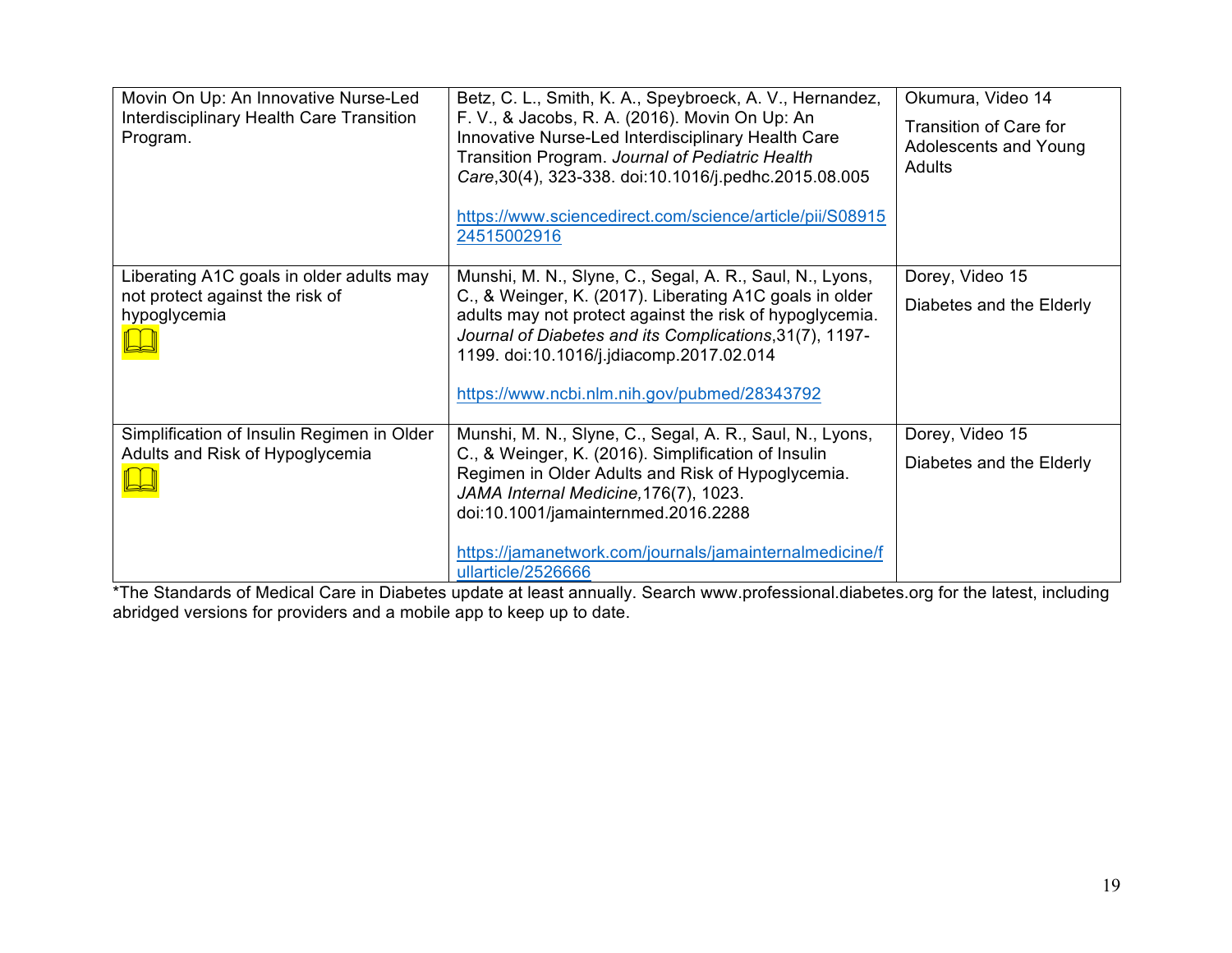# **UCSF's Advanced Management of Diabetes Online Certificate Curriculum: Key Bibliography - Additional Reading**

For CME credit, select articles that will help your practice and fulfill module reading time requirements.  $\Box$  = Suggested reading

#### **Module 3**

| Week 1                                                                                     |                                                                                                                                                                                                                                                                          |                                 |
|--------------------------------------------------------------------------------------------|--------------------------------------------------------------------------------------------------------------------------------------------------------------------------------------------------------------------------------------------------------------------------|---------------------------------|
| <b>Title</b>                                                                               | <b>Citation and Link</b>                                                                                                                                                                                                                                                 | <b>Corresponding Lecture(s)</b> |
| ADA Standards of Medical Care in<br>Diabetes-2018:<br>Abridged for Primary Care Providers* | Riddle, M. C. (Ed.). (2017). Standards of Medical Care<br>in Diabetes-2018 Abridged for Primary Care<br>Providers. Clinical Diabetes, 36(1), 1-172.<br>doi:10.2337/cd17-0119<br>http://clinical.diabetesjournals.org/content/diaclin/36/1/1<br>4.full.pdf                | All                             |
| ADA Standards of Medical Care in<br>Diabetes-2018:<br>Complete                             | Diabetes Care in the Hospital: Standards of Medical<br>Care in Diabetes-2018. (2017). Diabetes<br>Care, 41 (Supplement 1). doi: 10.2337/dc18-s014<br>http://care.diabetesjournals.org/content/diacare/suppl/2<br>017/12/08/41.Supplement 1.DC1/DC 41 S1 Combine<br>d.pdf | All                             |
| ADA Standards of Medical Care in<br>Diabetes-2017:<br>Complete                             | Standards of Medical Care in Diabetes-2017:<br>Summary of Revisions. (2016). Diabetes<br>Care, 40 (Supplement 1). doi: 10.2337/dc17-s003<br>http://care.diabetesjournals.org/content/diacare/suppl/2<br>016/12/15/40.Supplement 1.DC1/DC 40 S1 final.pdf                 | All                             |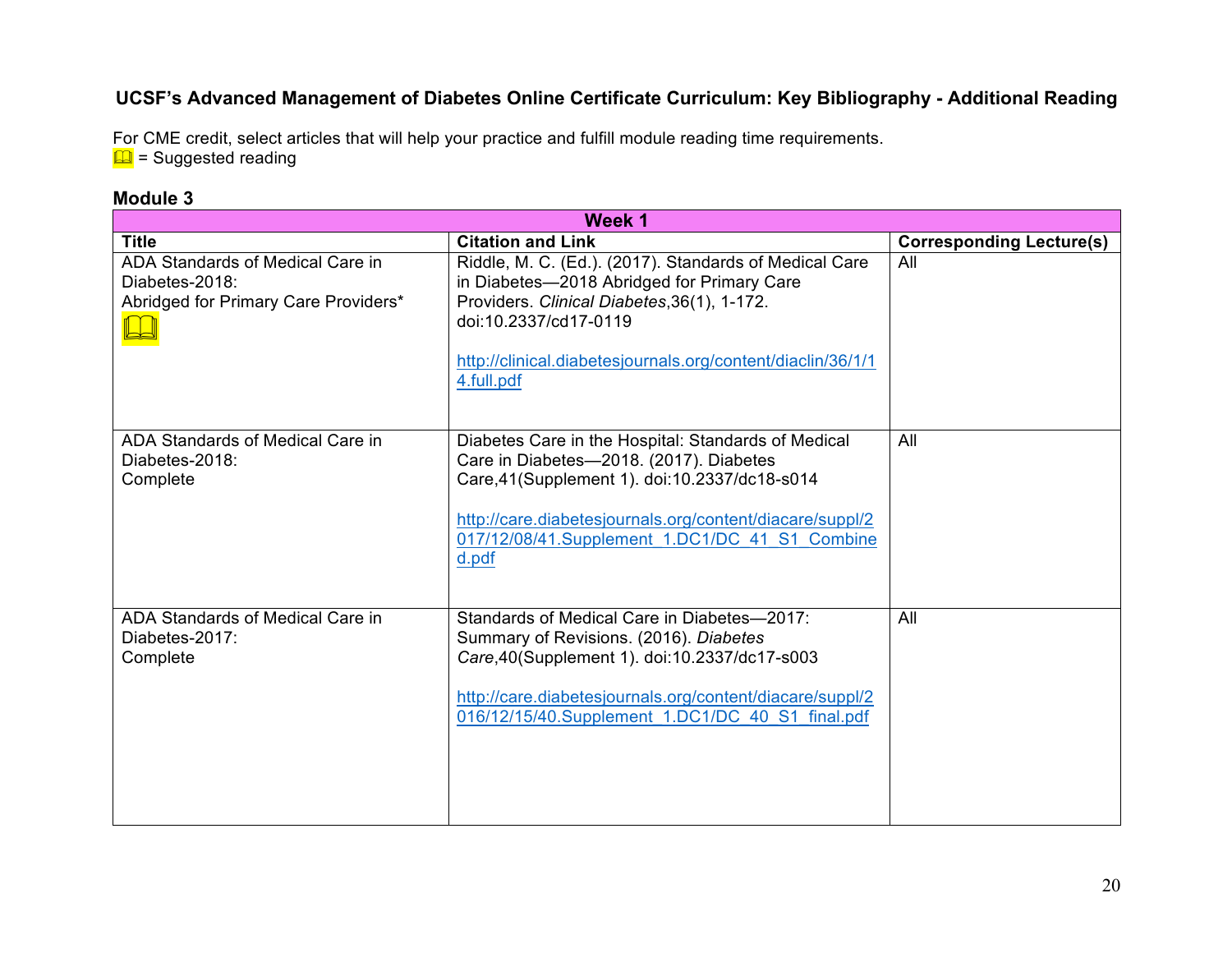| Is It Beneficial to Involve a Family<br>Member? A Meta-Analysis of<br>Psychosocial Interventions for Chronic<br>Illness.                    | Martire, L. M., Lustig, A. P., Schulz, R., Miller, G. E., &<br>Helgeson, V. S. (2004). Is It Beneficial to Involve a<br>Family Member? A Meta-Analysis of Psychosocial<br>Interventions for Chronic Illness. Health<br>Psychology, 23(6), 599-611. doi:10.1037/0278-<br>6133.23.6.599<br>https://www.ncbi.nlm.nih.gov/pubmed/15546228                                                    | Chesla, Videos 2&3<br>Family Approaches to<br><b>Diabetes Care</b> |
|---------------------------------------------------------------------------------------------------------------------------------------------|------------------------------------------------------------------------------------------------------------------------------------------------------------------------------------------------------------------------------------------------------------------------------------------------------------------------------------------------------------------------------------------|--------------------------------------------------------------------|
| Effects of Interventions Involving the<br>Family in the Treatment of Adult Patients<br>with Chronic Physical Diseases: A Meta-<br>Analysis. | Hartmann, M., Bäzner, E., Wild, B., Eisler, I., & Herzog,<br>W. (2010). Effects of Interventions Involving the Family<br>in the Treatment of Adult Patients with Chronic Physical<br>Diseases: A Meta-Analysis. Psychotherapy and<br>Psychosomatics, 79(3), 136-148.<br>doi:10.1159/000286958<br>https://www.ncbi.nlm.nih.gov/pubmed/20185970                                            | Chesla, Videos 2&3<br>Family Approaches to<br><b>Diabetes Care</b> |
| Promoting couples collaboration in type 2<br>diabetes: The diabetes support project<br>pilot data.                                          | Trief, P., Sandberg, J. G., Ploutz-Snyder, R., Brittain,<br>R., Cibula, D., Scales, K., & Weinstock, R. S. (2011).<br>Promoting couples collaboration in type 2 diabetes: The<br>diabetes support project pilot data. Families, Systems,<br>& Health, 29(3), 253-261. doi:10.1037/a0024564<br>https://www.ncbi.nlm.nih.gov/pubmed/21744962                                               | Chesla, Videos 2&3<br>Family Approaches to<br><b>Diabetes Care</b> |
| Supportive and non-supportive<br>interactions in families with a type 2<br>diabetes patient: an integrative review                          | Bennich, B. B., Røder, M. E., Overgaard, D., Egerod, I.,<br>Munch, L., Knop, F. K., Konradsen, H. (2017).<br>Supportive and non-supportive interactions in families<br>with a type 2 diabetes patient: an integrative review.<br>Diabetology & Metabolic Syndrome, 9(1).<br>doi:10.1186/s13098-017-0256-7<br>https://dmsjournal.biomedcentral.com/articles/10.1186/s<br>13098-017-0256-7 | Chesla, Videos 2&3<br>Family Approaches to<br><b>Diabetes Care</b> |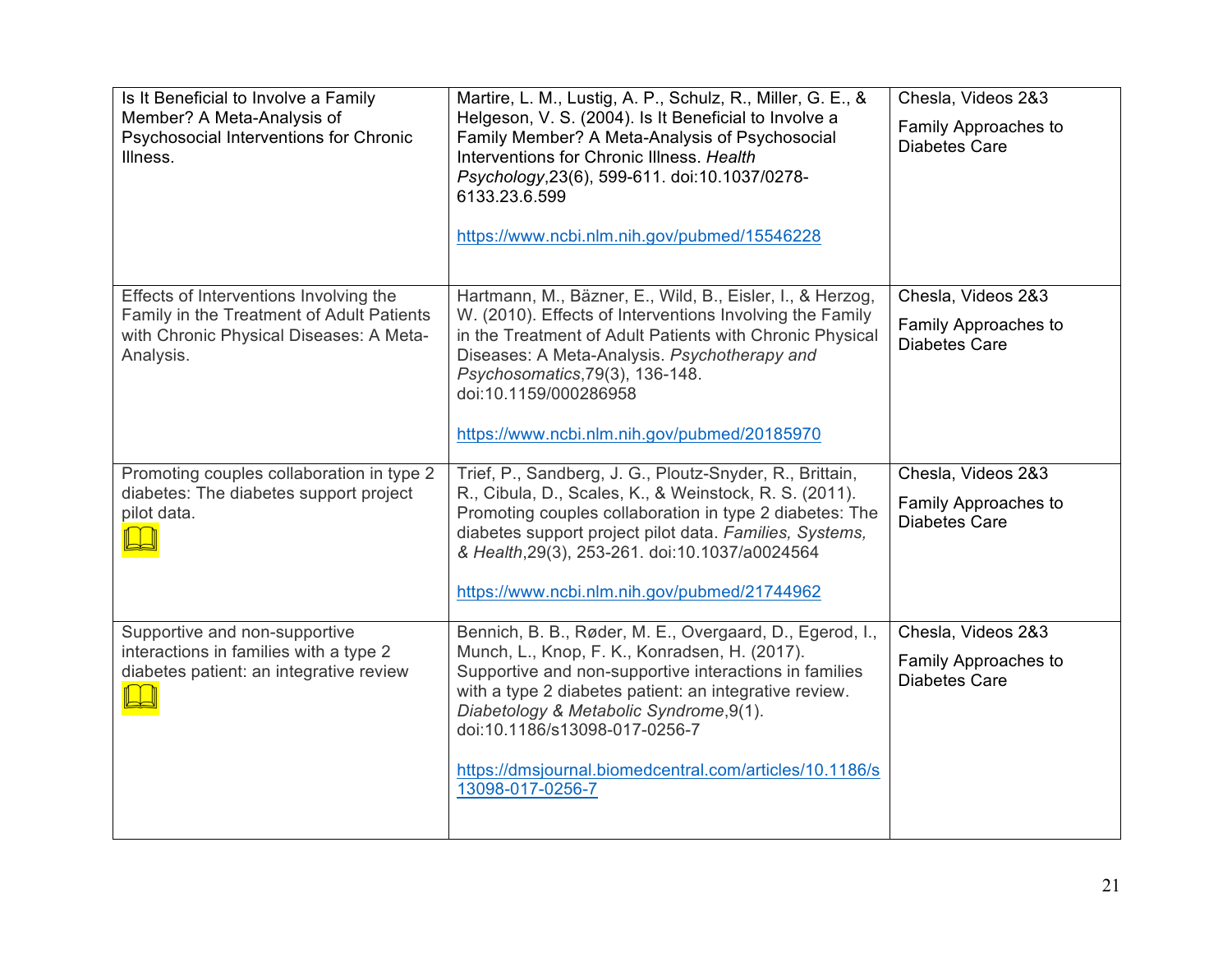| Family interventions to improve diabetes<br>outcomes for adults.                                                                                   | Baig, A. A., Benitez, A., Quinn, M. T., & Burnet, D. L.<br>(2015). Family interventions to improve diabetes<br>outcomes for adults. Annals of the New York Academy<br>of Sciences, 1353(1), 89-112. doi:10.1111/nyas. 12844<br>https://www.ncbi.nlm.nih.gov/pubmed/26250784                                                                                                                             | Chesla, Videos 2&3<br>Family Approaches to<br><b>Diabetes Care</b>       |
|----------------------------------------------------------------------------------------------------------------------------------------------------|---------------------------------------------------------------------------------------------------------------------------------------------------------------------------------------------------------------------------------------------------------------------------------------------------------------------------------------------------------------------------------------------------------|--------------------------------------------------------------------------|
| When Is Diabetes Distress Clinically<br>Meaningful?: Establishing cut points for<br>the Diabetes Distress Scale                                    | Fisher, L., Hessler, D. M., Polonsky, W. H., & Mullan, J.<br>(2012). When Is Diabetes Distress Clinically<br>Meaningful?: Establishing cut points for the Diabetes<br>Distress Scale. Diabetes Care, 35(2), 259-264.<br>doi:10.2337/dc11-1572<br>https://www.ncbi.nlm.nih.gov/pubmed/22228744                                                                                                           | Fisher, Video 4<br>The Emotional Side of<br><b>Diabetes</b>              |
| Patients' experiences of support for<br>learning to live with diabetes to promote<br>health and well-being: A lifeworld<br>phenomenological study. | Johansson, K., Österberg, S. A., Leksell, J., &<br>Berglund, M. (2016). Patients' experiences of support<br>for learning to live with diabetes to promote health and<br>well-being: A lifeworld phenomenological study.<br>International Journal of Qualitative Studies on Health<br>and Well-being, 11(1), 31330.<br>doi:10.3402/qhw.v11.31330<br>https://www.ncbi.nlm.nih.gov/pmc/articles/PMC4990532 | Fisher, Video 4<br>The Emotional Side of<br><b>Diabetes</b>              |
|                                                                                                                                                    | Week 2                                                                                                                                                                                                                                                                                                                                                                                                  |                                                                          |
| Diabetes symptoms predictors of health-<br>related quality of life in adolescents and<br>young adults with type 1 or type 2<br>diabetes.           | Varni, J.W. et. al., & Polonsky, W. H. (2018). Diabetes<br>symptoms predictors of health-related quality of life in<br>adolescents and young adults with type 1 or type 2<br>diabetes. Quality of Life Research, (Epub ahead of<br>print).                                                                                                                                                              | Hood, Video 6<br><b>Cognitive Restructuring &amp;</b><br>Self-Management |
|                                                                                                                                                    | https://www.ncbi.nlm.nih.gov/pubmed/29785681                                                                                                                                                                                                                                                                                                                                                            |                                                                          |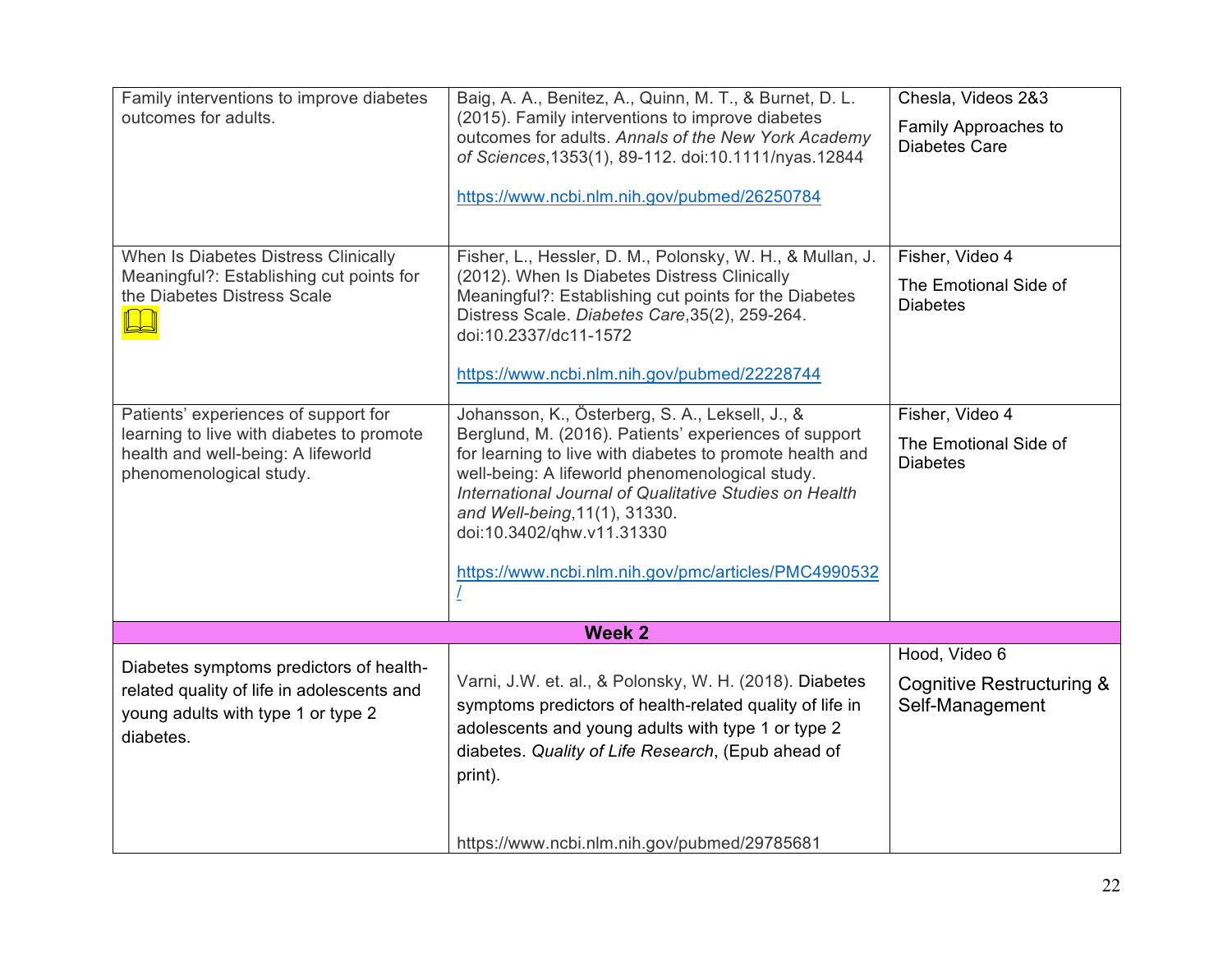| Type 2 Diabetes in the Real World: The                       | Edelman, S. V., & Polonsky, W. H. (2017). Type 2                                                              | Guzman, Video 7                                   |
|--------------------------------------------------------------|---------------------------------------------------------------------------------------------------------------|---------------------------------------------------|
| <b>Elusive Nature of Glycemic Control</b>                    | Diabetes in the Real World: The Elusive Nature of                                                             | Life with Complications:                          |
|                                                              | Glycemic Control. Diabetes Care, 40(11), 1425-1432.<br>doi:10.2337/dc16-1974                                  | Easing the Transition                             |
|                                                              |                                                                                                               |                                                   |
|                                                              | http://care.diabetesjournals.org/content/40/11/1425?ijke                                                      |                                                   |
|                                                              | y=0ab643a6fe9e48fbb6fde88c8b97e02b510e4a36&key                                                                |                                                   |
| Life Expectancy in a Large Cohort of                         | type2=tf ipsecsha<br>Lutgers, H. L., Gerrits, E. G., Sluiter, W. J., Ubink-                                   | Guzman, Video 8                                   |
| Type 2 Diabetes Patients Treated in                          | Veltmaat, L. J., Landman, G. W., Links, T. P., Bilo, H. J.                                                    |                                                   |
| Primary Care (ZODIAC-10).                                    | (2009). Life Expectancy in a Large Cohort of Type 2                                                           | Changing the Conversation:<br>from Discouraged to |
|                                                              | Diabetes Patients Treated in Primary Care (ZODIAC-                                                            | Encouraged                                        |
|                                                              | 10). PLoS ONE, 4(8). doi: 10.1371/journal.pone.0006817                                                        |                                                   |
|                                                              | http://journals.plos.org/plosone/article?id=10.1371/journ                                                     |                                                   |
|                                                              | al.pone.0006817                                                                                               |                                                   |
| Look Whos (Not) Talking: Diabetic                            | Beverly, E. A., Ganda, O. P., Ritholz, M. D., Lee, Y.,                                                        | Guzman, Video 8                                   |
| patients willingness to discuss self-care<br>with physicians | Brooks, K. M., Lewis-Schroeder, N. F., Weinger, K.<br>(2012). Look Whos (Not) Talking: Diabetic patients      | Changing the Conversation:                        |
|                                                              | willingness to discuss self-care with physicians.                                                             | from Discouraged to                               |
|                                                              | Diabetes Care, 35(7), 1466-1472. doi:10.2337/dc11-                                                            | Encouraged                                        |
|                                                              | 2422                                                                                                          |                                                   |
|                                                              | http://care.diabetesjournals.org/content/35/7/1466.short                                                      |                                                   |
|                                                              |                                                                                                               |                                                   |
| Wearable Devices as Facilitators, Not                        | Patel, M. S., Asch, D. A., & Volpp, K. G. (2015).                                                             | Neinstein, Video 9                                |
| Drivers, of Health Behavior Change                           | Wearable Devices as Facilitators, Not Drivers, of Health<br>Behavior Change. Jama, 313(5), 459.               | Diabetes Technology                               |
|                                                              | doi:10.1001/jama.2014.14781                                                                                   | Update Part 1                                     |
|                                                              |                                                                                                               |                                                   |
|                                                              | https://jamanetwork.com/journals/jama/article-                                                                |                                                   |
|                                                              | abstract/2089651                                                                                              |                                                   |
| Physician-patient communication at                           | Polonsky, W. H., Capehorn, M., Belton, A., Down, S.,                                                          | Neinstein, Video 9                                |
| diagnosis of type 2 diabetes and its links                   | Alzaid, A., Gamerman, V., Edelman, S. (2017).                                                                 | Diabetes Technology                               |
| to patient outcomes: New results from the                    | Physician-patient communication at diagnosis of type 2                                                        | <b>Update Part 1</b>                              |
| global IntroDia® study                                       | diabetes and its links to patient outcomes: New results<br>from the global IntroDia® study. Diabetes Research |                                                   |
|                                                              |                                                                                                               |                                                   |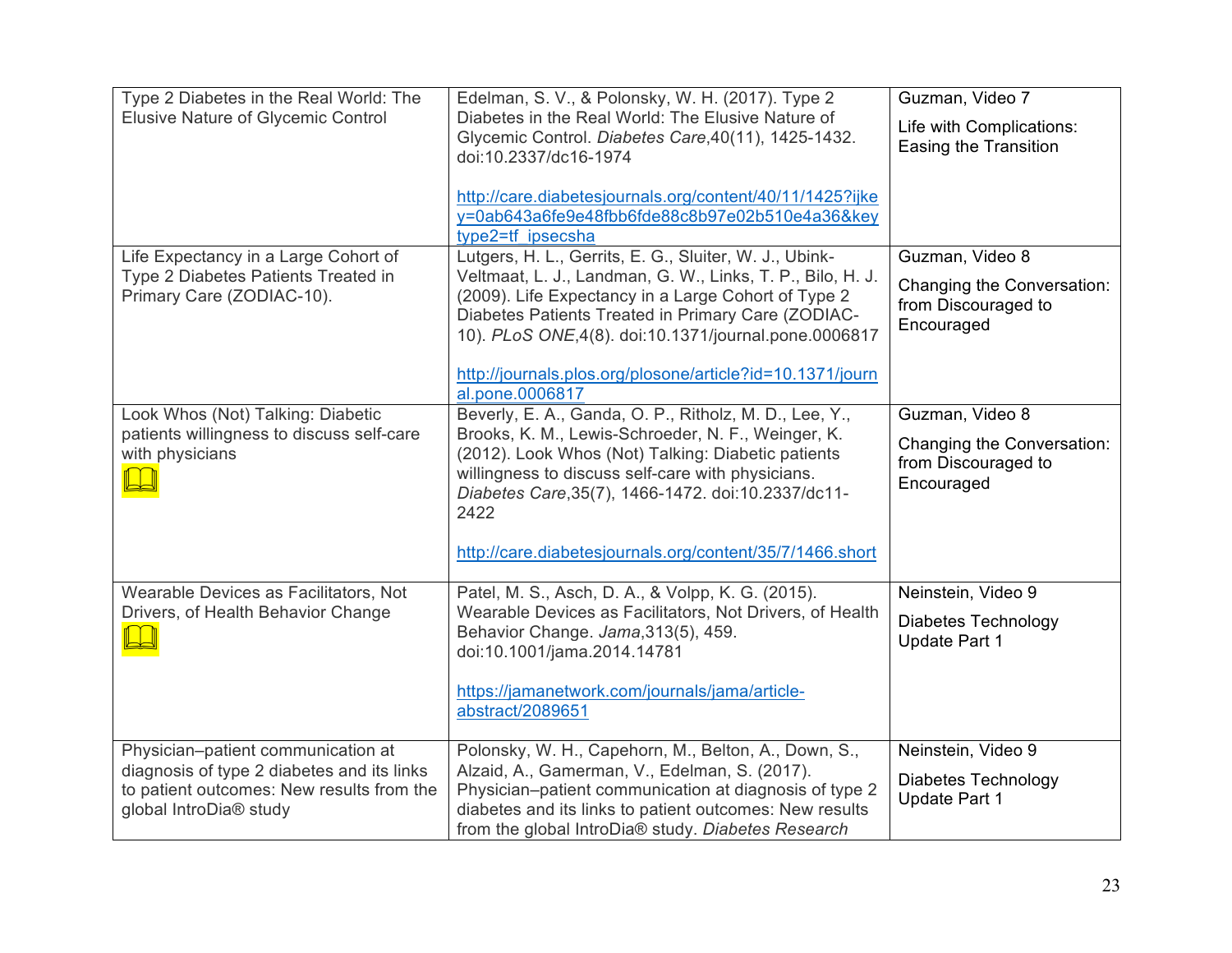|                                                                                                                                            | and Clinical Practice, 127, 265-274.<br>doi:10.1016/j.diabres.2017.03.016<br>https://www.ncbi.nlm.nih.gov/pubmed/28407552                                                                                                                                                                                                                   |                                                  |
|--------------------------------------------------------------------------------------------------------------------------------------------|---------------------------------------------------------------------------------------------------------------------------------------------------------------------------------------------------------------------------------------------------------------------------------------------------------------------------------------------|--------------------------------------------------|
| International Consensus on Use of<br><b>Continuous Glucose Monitoring.</b>                                                                 | Danne, T., Nimri, R., Battelino, T., Bergenstal, R. M.,<br>Close, K. L., Devries, J. H., Phillip, M. (2017).<br>International Consensus on Use of Continuous Glucose<br>Monitoring. Diabetes Care, 40(12), 1631-1640.<br>doi:10.2337/dc17-1600<br>http://care.diabetesjournals.org/content/40/12/1631                                       | Neinstein, Video 10<br><b>Glucose Monitoring</b> |
| Recommendations for Using Real-Time<br><b>Continuous Glucose Monitoring (rtCGM)</b><br>Data for Insulin Adjustments in Type 1<br>Diabetes. | Pettus, J., & Edelman, S. V. (2016). Recommendations<br>for Using Real-Time Continuous Glucose Monitoring<br>(rtCGM) Data for Insulin Adjustments in Type 1<br>Diabetes. Journal of Diabetes Science and<br>Technology, 11(1), 138-147.<br>doi:10.1177/1932296816663747<br>http://journals.sagepub.com/doi/abs/10.1177/19322968<br>16663747 | Neinstein, Video 10<br><b>Glucose Monitoring</b> |
| Smartphone apps for calculating insulin<br>dose: a systematic assessment.                                                                  | Huckvale, K., Adomaviciute, S., Prieto, J. T., Leow, M.<br>K., & Car, J. (2015). Smartphone apps for calculating<br>insulin dose: a systematic assessment. BMC<br>Medicine, 13(1). doi:10.1186/s12916-015-0314-7<br>https://www.ncbi.nlm.nih.gov/pubmed/25943590                                                                            | Neinstein, Video 11<br>Apps/Software             |
| Effectiveness of mHealth interventions for<br>patients with diabetes: An overview of<br>systematic reviews.                                | Kitsiou, S., Paré, G., Jaana, M., & Gerber, B. (2017).<br>Effectiveness of mHealth interventions for patients with                                                                                                                                                                                                                          | Neinstein, Video 11<br>Apps/Software             |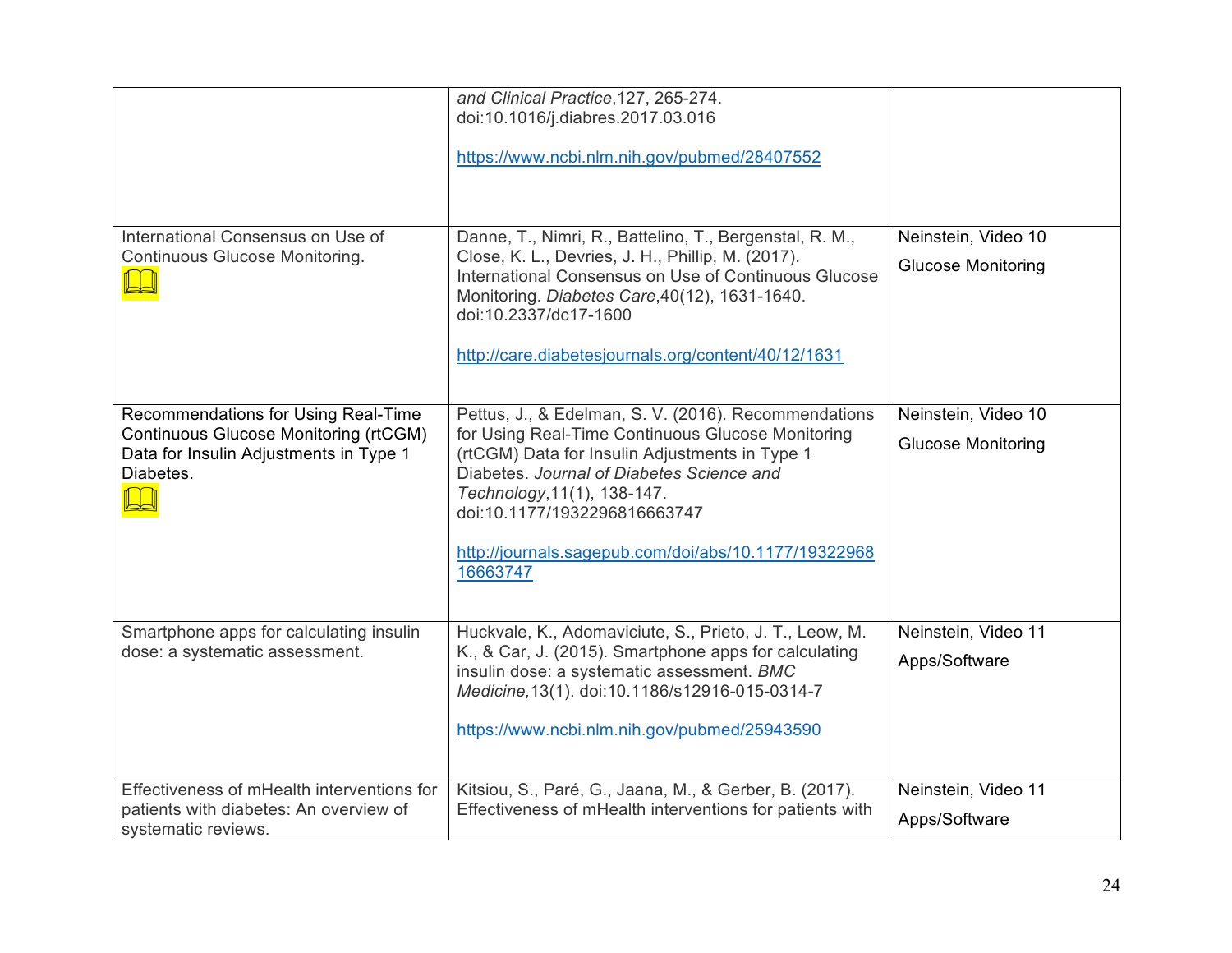|                                                                                                                      | diabetes: An overview of systematic reviews. Plos<br>One, 12(3). doi: 10.1371/journal.pone.0173160<br>http://journals.plos.org/plosone/article?id=10.1371/journ<br>al.pone.0173160                                                                                                                                                                           |                                                                                     |
|----------------------------------------------------------------------------------------------------------------------|--------------------------------------------------------------------------------------------------------------------------------------------------------------------------------------------------------------------------------------------------------------------------------------------------------------------------------------------------------------|-------------------------------------------------------------------------------------|
| Week 3                                                                                                               |                                                                                                                                                                                                                                                                                                                                                              |                                                                                     |
| Behavior-Change Action Plans in Primary<br>Care: A Feasibility Study of Clinicians.                                  | Macgregor, K., Handley, M., Wong, S., Sharifi, C.,<br>Gjeltema, K., Schillinger, D., & Bodenheimer, T. (2006).<br>Behavior-Change Action Plans in Primary Care: A<br>Feasibility Study of Clinicians. The Journal of the<br>American Board of Family Medicine, 19(3), 215-223.<br>doi:10.3122/jabfm.19.3.215<br>https://www.ncbi.nlm.nih.gov/pubmed/16672674 | Hessler, Video 17<br><b>Action Planning: Enhancing</b><br><b>Patient Engagement</b> |
| AASAP: A program to increase<br>recruitment and retention in clinical trials.                                        | Fisher, L., Hessler, D., Naranjo, D., & Polonsky, W.<br>(2012). AASAP: A program to increase recruitment and<br>retention in clinical trials. Patient Education and<br>Counseling, 86(3), 372-377.<br>doi:10.1016/j.pec.2011.07.002<br>https://www.ncbi.nlm.nih.gov/pubmed/21831557                                                                          | Hessler, Video 17<br><b>Action Planning: Enhancing</b><br><b>Patient Engagement</b> |
| Insulin non-persistence among people<br>with type 2 diabetes; how to get your<br>patients to stay on insulin therapy | Garnero T., Davis, N., Perez-Nieves, M., Hadjiyianni, I.,<br>Cao D., Ivanova, J., Peyrot, M. (2018). Insulin non-<br>persistence among people with type 2 diabetes; how to<br>get your patients to stay on insulin therapy. Postgrad<br>Med, year/vol: 1-8.<br>doi: 10.1080/00325481<br>https://www.ncbi.nlm.nih.gov/m/pubmed/29571275/                      | Hessler, Video 17<br><b>Action Planning: Enhancing</b><br><b>Patient Engagement</b> |